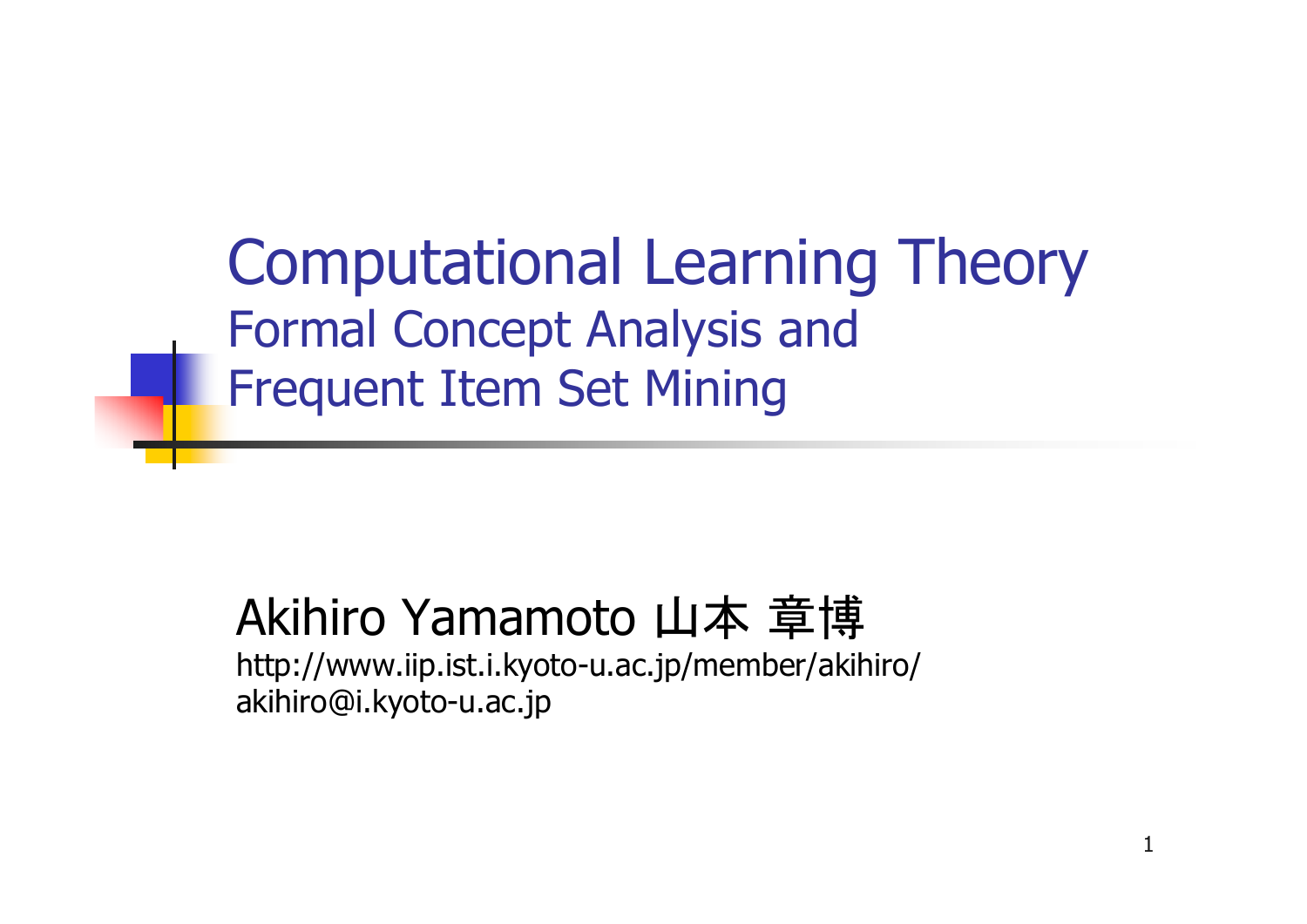# **Contents**

- **Item Set Mining and the A Priori Algorithm**
- **Formal Concept Analysis**
- **Closed Patterns**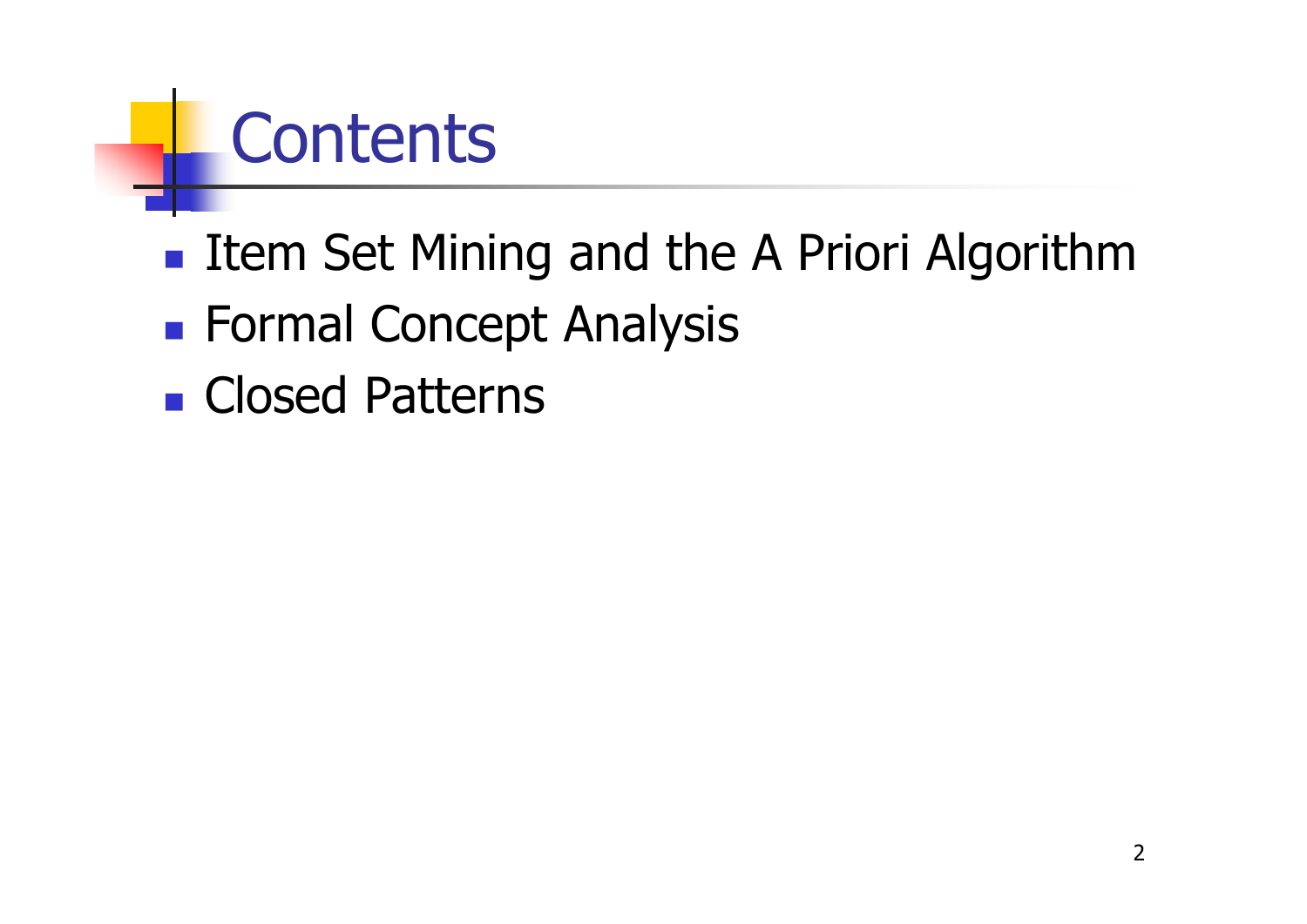

#### **ITEM SET MINING**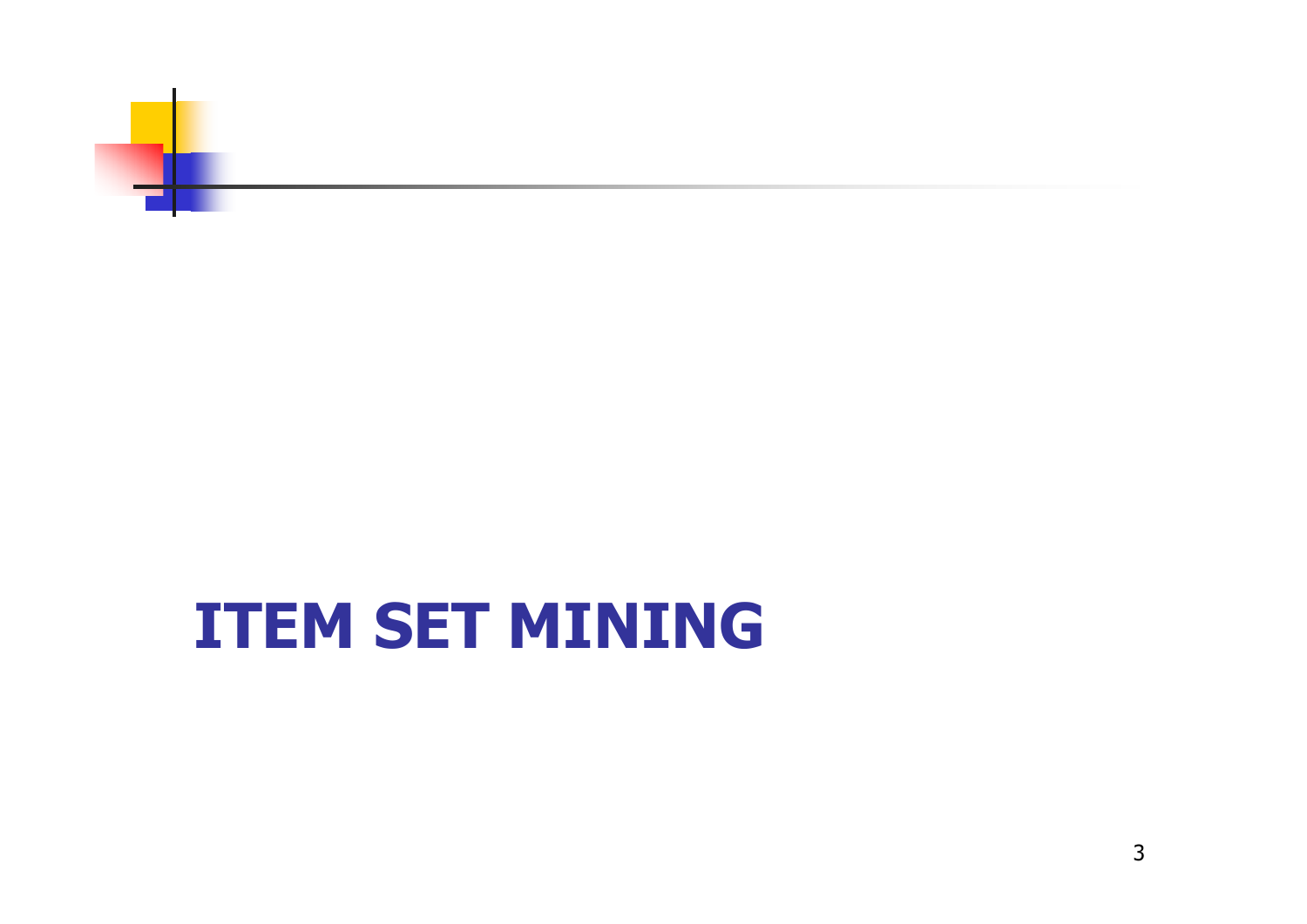# A Simple Example

Set of all items:  $X = \{A, B, C, D, E, F\}$ 

| <b>Transaction ID</b> | <b>Item Sets</b> |
|-----------------------|------------------|
|                       |                  |
| 3256                  | ${A, C, D}$      |
| 3257                  | $\{B, C, E\}$    |
| 3258                  | ${A, B, C, E}$   |
| 3259                  | ${A, B, E, F}$   |
|                       |                  |

**I** "Items A and C might be bought together."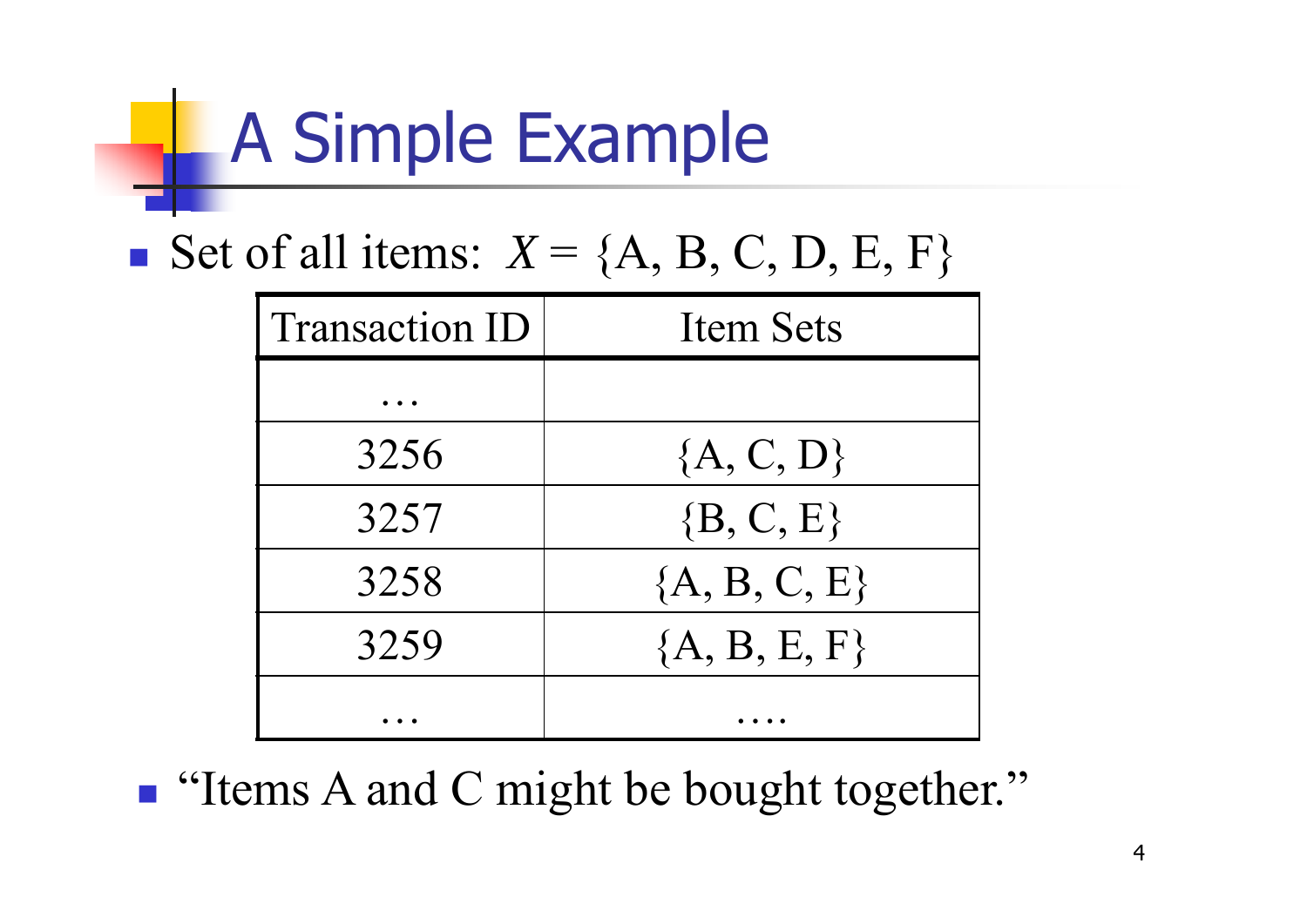## Bit-vector Representation

**Every transaction can be represented as a bit**vector of *n* dimension, where  $n = |X|$ .

| ID                                                                       | B | $\mathcal{C}$ | D                 | E | $\mathbf F$ |
|--------------------------------------------------------------------------|---|---------------|-------------------|---|-------------|
| $\bullet\hspace{0.4mm}\bullet\hspace{0.4mm}\bullet\hspace{0.4mm}\bullet$ |   |               |                   |   |             |
| 3256                                                                     |   |               |                   |   |             |
| 3257                                                                     |   |               | $\left( \right)$  |   |             |
| 3258                                                                     |   |               | $\mathbf{\Omega}$ |   |             |
| 3259                                                                     |   |               |                   |   |             |
| $\bullet\hspace{0.4mm}\bullet\hspace{0.4mm}\bullet\hspace{0.4mm}\bullet$ |   |               |                   |   |             |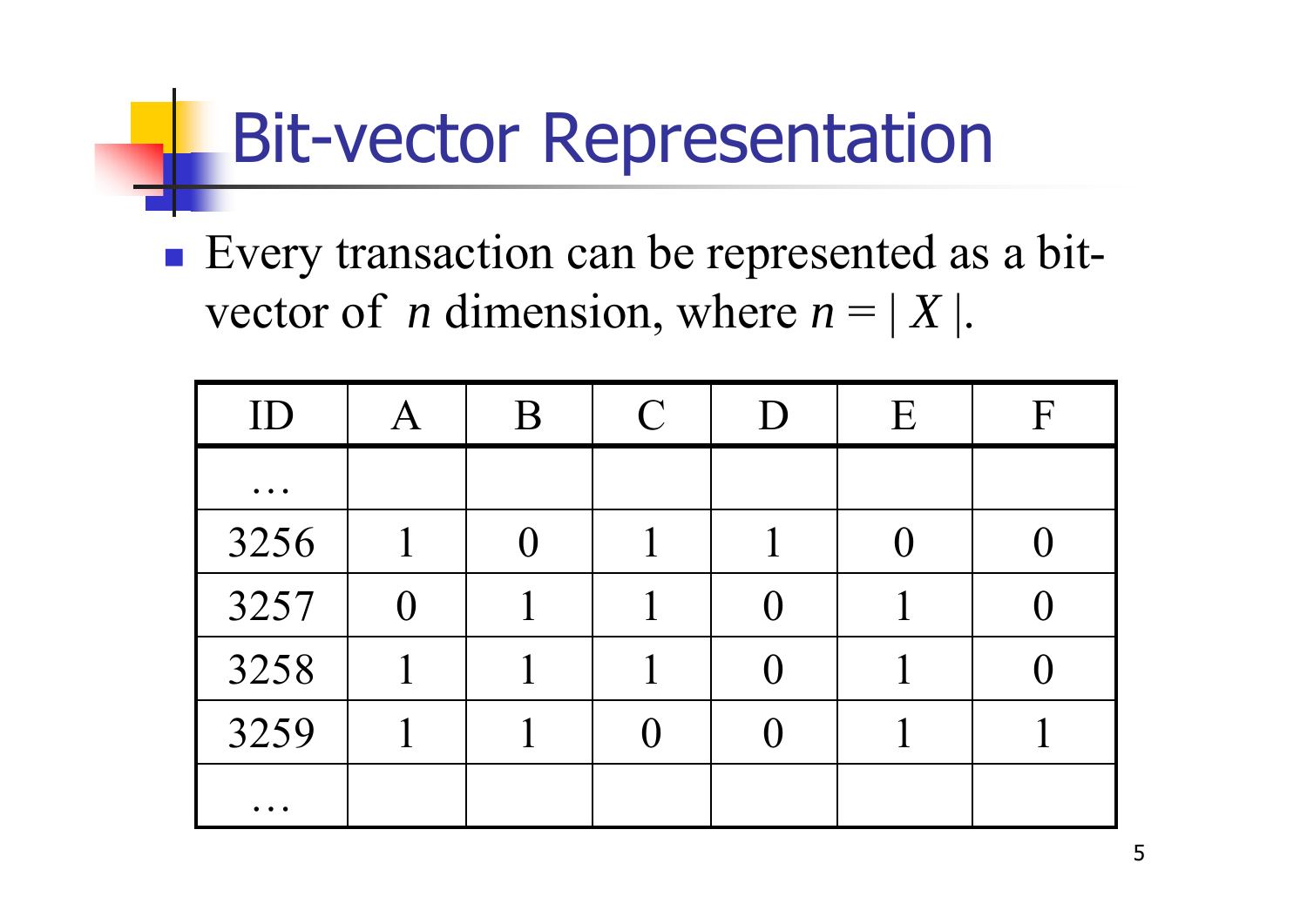# Bag of Words

Ŧ Let  $X = \{A_1, A_2, \ldots, A_k\}$  be a finite set of words. T. For a sentence *s*, we define  $T(s) = (x_1, x_2, \ldots, x_k)$  where  $x_i = 1$  if word  $A_i$  appears in *s*  $= 0$  o.w.

for  $i = 1, 2, ..., n$ 

#### Example

*W* =(arithmetic, book, compute, paper, suppose, square, symbol, write)

- s<sub>1</sub>: Computing is normally done by writing certain symbols on paper.
- $s<sub>2</sub>$ : We may suppose this paper is divided into squares like a child's arithmetic book.

 $T(s_1) = (0, 0, 1, 1, 0, 0, 1, 1)$  $T(s_2) = (1, 1, 0, 1, 1, 1, 0, 0)$  6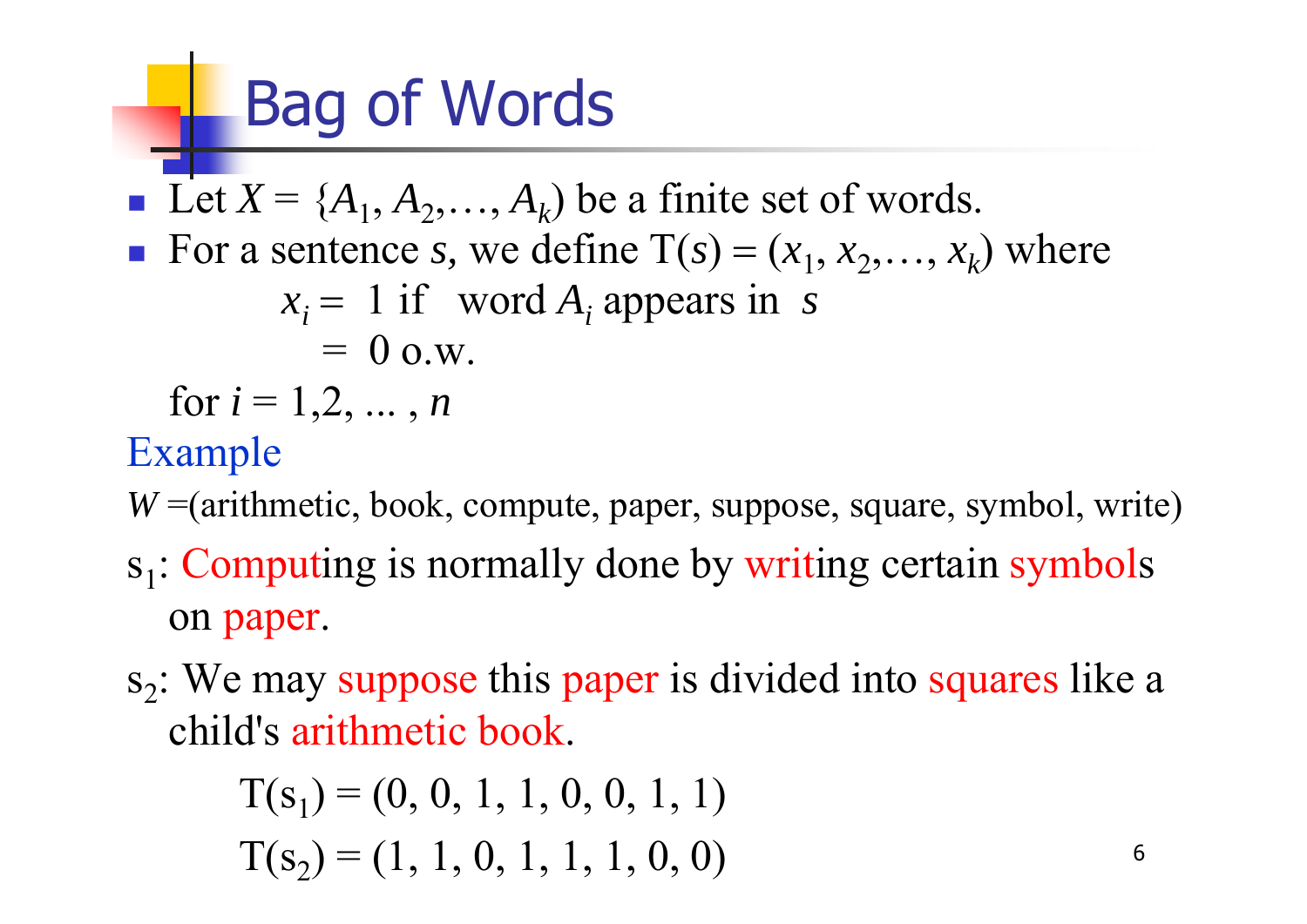# Mathematical Definitions

**Assuming a finite set of all items** 

$$
X = \{A_1, A_2, ..., A_n\}
$$

- A transaction is a pair  $t = (i, T)$  of an identifier  $i \in \mathbb{N}$  and a finite set of items  $T \in X$
- A transaction database *D* is a finite set of transactions in which no pair of transactions have a same identifier, that is,

 $t = (i, T) \in D$  and  $s = (j, S) \in D$  imply  $i \neq j$ .

- A pattern is a finite set of items.
	- **Transactions are for training data patterns are rules.**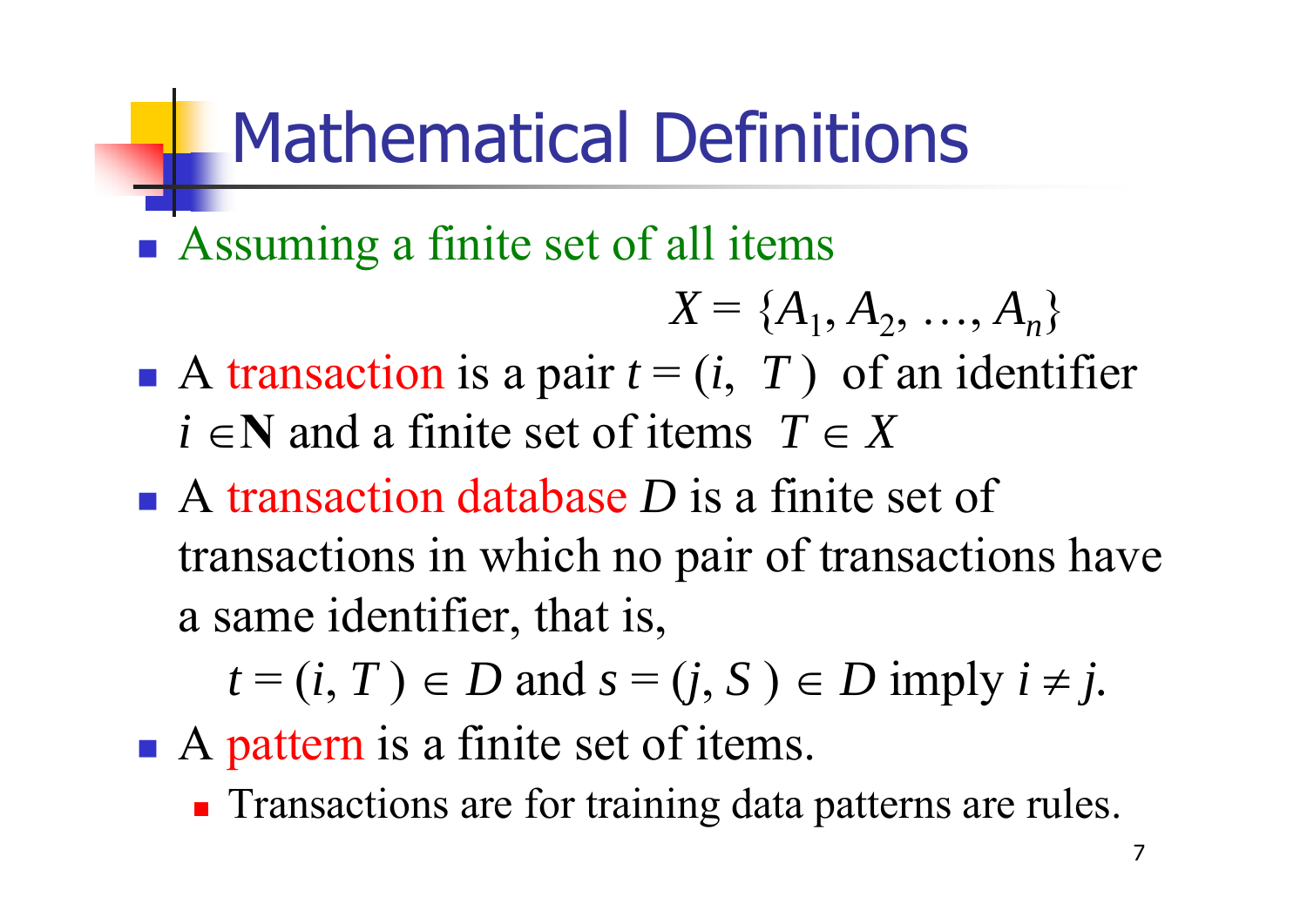# Mathematical Definitions (2)

- For a pattern P and a transaction  $t = (i, T)$ , we say *t* satisfies P (or P matches *t*) iff  $P \subset T$ .  $\blacksquare$  Let  $D(P) = \{ t \mid P \text{ matches } t \}.$
- ■ The support of P in a transaction database *D* is defined as  $supp(P) = |D(P)| / |D|$ .
	- **The support is also called the relative frequency.**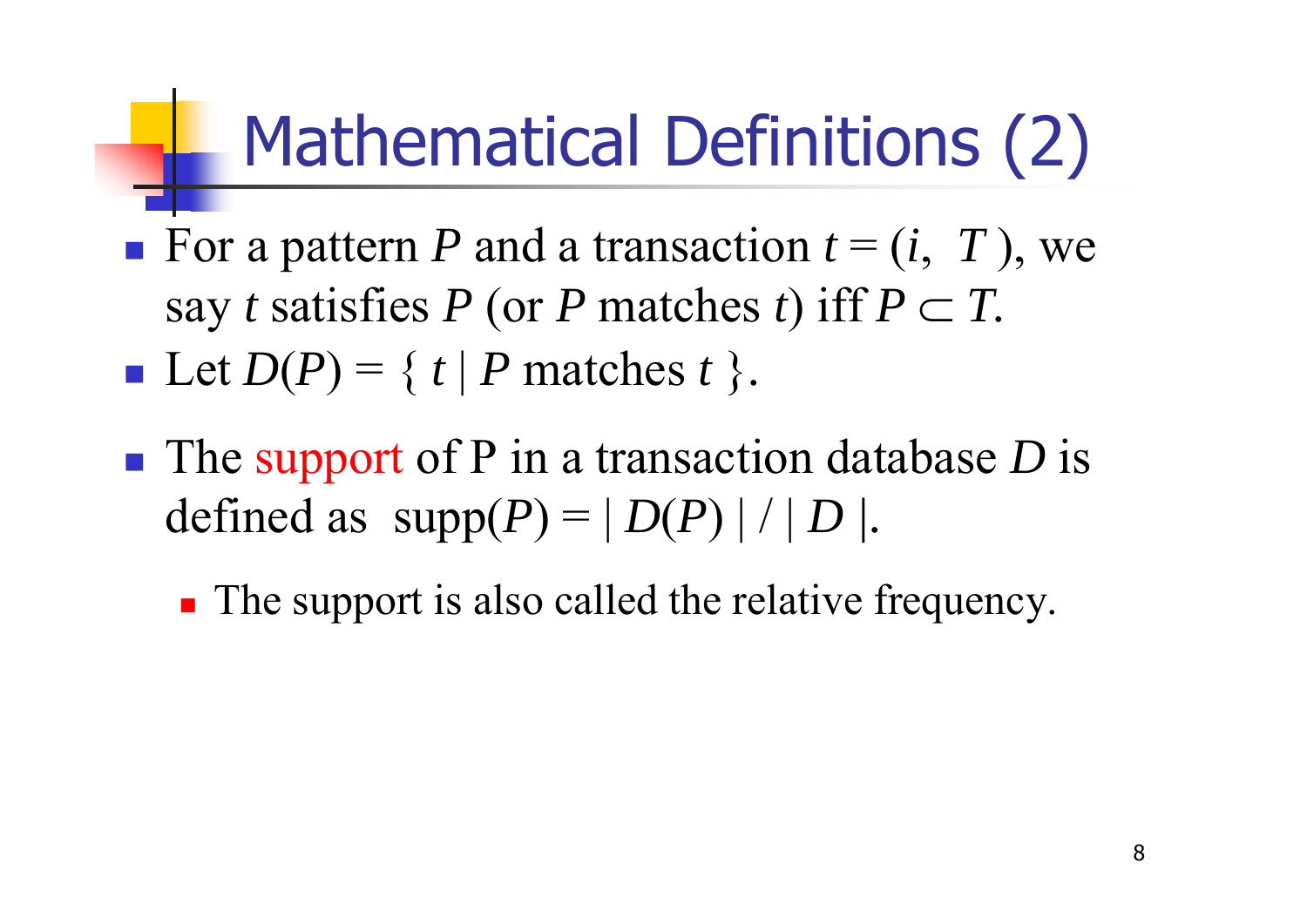# Definition of Learning Task

Assuming a set of items *X*

■ For a given transaction database *D* and a minimal support (threshold)  $\sigma$  s.t.  $0 \le \sigma \le 1$ , enumerate all patterns P s.t.  $supp(P) \geq \sigma$ .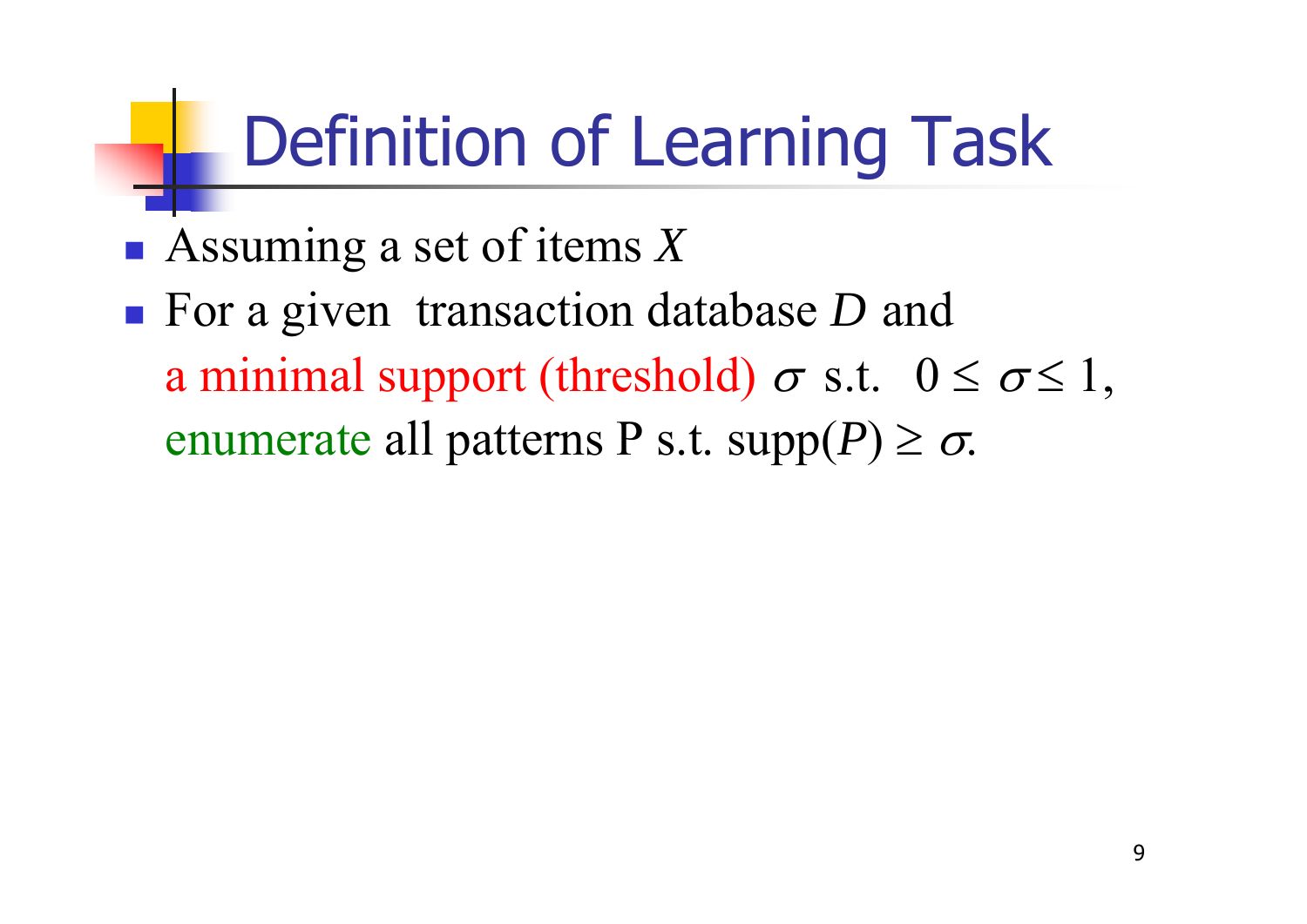# **A Very Simple Example**

| ID | B | $\mathcal{C}$ | D | E | $\boldsymbol{\mathsf{F}}$ |
|----|---|---------------|---|---|---------------------------|
|    |   |               |   |   |                           |
|    |   |               |   |   |                           |
|    |   |               |   |   |                           |
|    |   |               |   |   |                           |

 $supp({A})=supp({B})=supp({C})=supp({E})=0.75$ ,  $supp({D})=supp({F})=0.25$ supp( ${A, B}$ )=supp( ${A, C}$ )=0.5, supp( ${A, D}$ )=0.25,...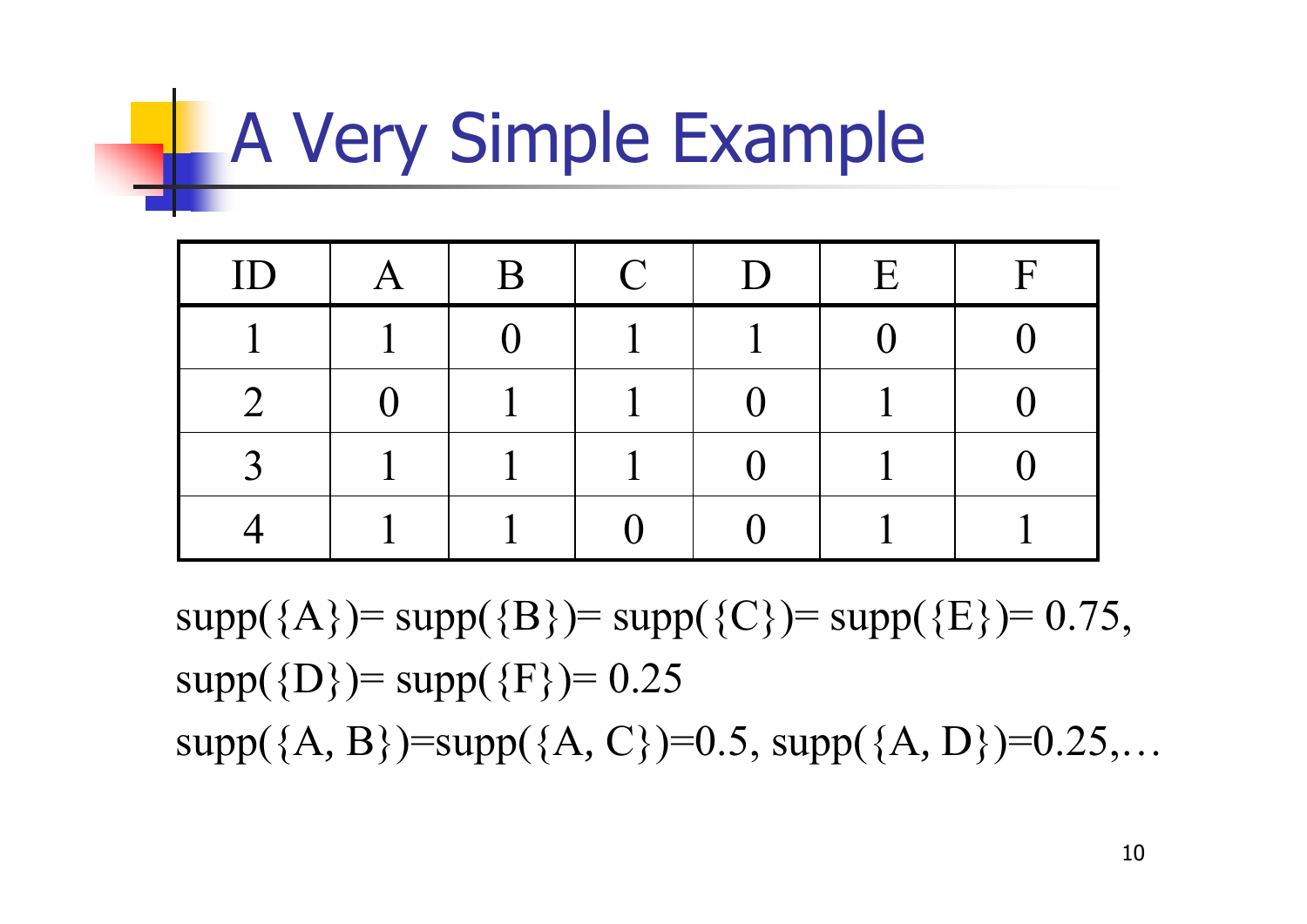# Monotonicity of the Support

Lemma For two patterns *P* and *Q*,

 $P \subseteq Q \implies \text{supp}(P) \geq \text{supp}(Q)$ 

| ID | B | $\overline{C}$ | D | E | $\mathbf F$ |
|----|---|----------------|---|---|-------------|
|    |   |                |   |   |             |
|    |   |                |   |   |             |
|    |   |                |   |   |             |
|    |   |                |   |   |             |

supp({A})=0.75 supp({A *,* B} )=0.25  $supp({B})=0.5 \geq supp({A, B})=0.25$  $supp(\{A\})=0.75 \geq supp(\{A, C\})=0.5$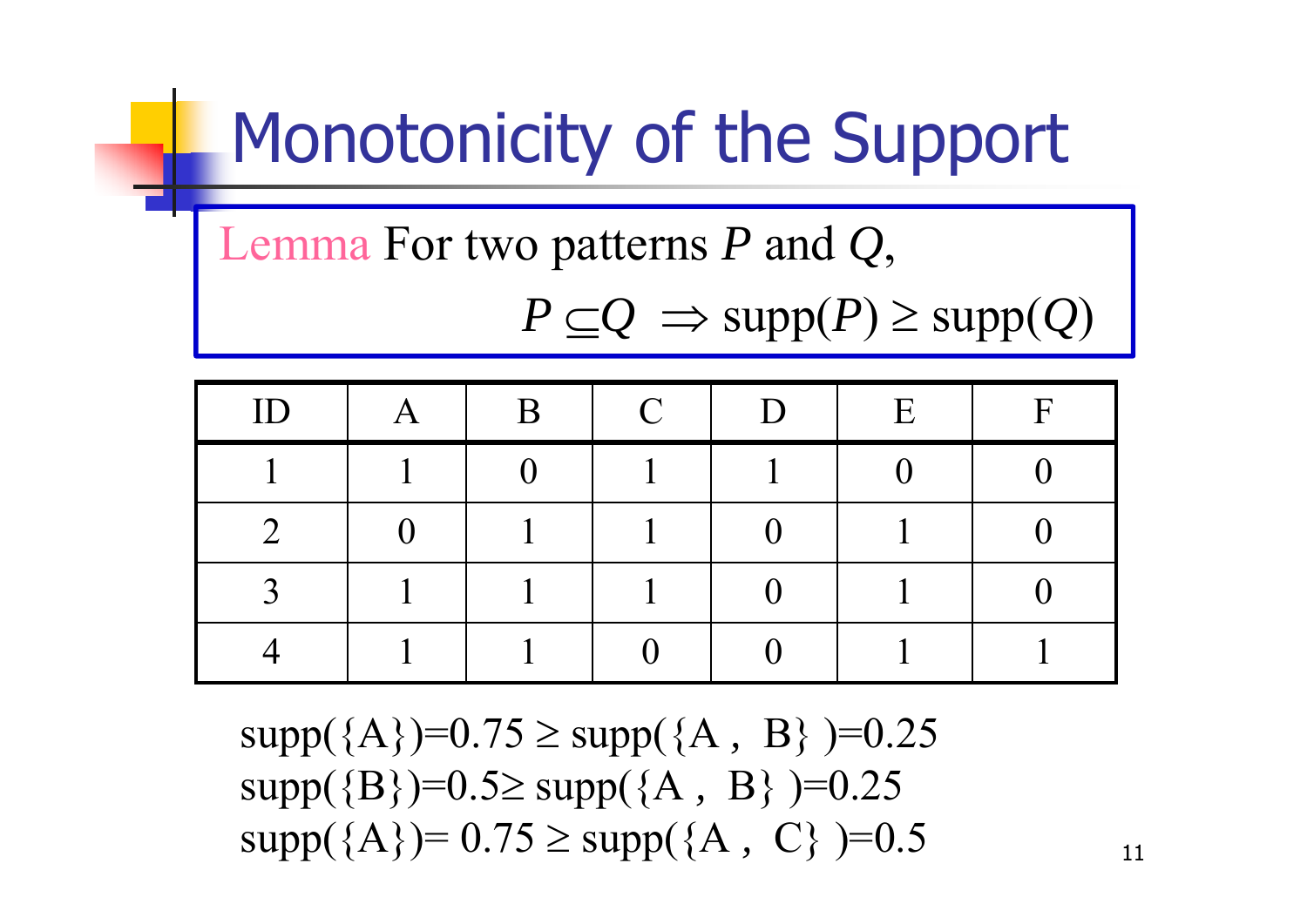# Maximal Patterns in the Hasse Diagram {A,B,C,D,E,F}  ${A, B, C, D, E}$   ${A, C, R, E, F}$   ${A, B, C, E, F}$  …  ${A, B, D, E, F}$  ${A, B, C, D}$   ${A, B, C, E}$   ${A, B, C, F}$  ...  ${C, D, E, F}$ {A,B,C} {A,B,D} {A,B,E} … {B,C,E} … {C,E,F} {D,E,F}  $\{A,B\}$   $\{A,C\}$   $\{A,D\}$  ...  $\{B,C\}$   $\{B,D\}$   $\{B,E\}$  ...  $\{B,F\}$  ${A}$   ${B}$   ${C}$   ${X}$   ${E}$   ${E}$   ${X}$  $\varnothing$ **Maximal Patterns**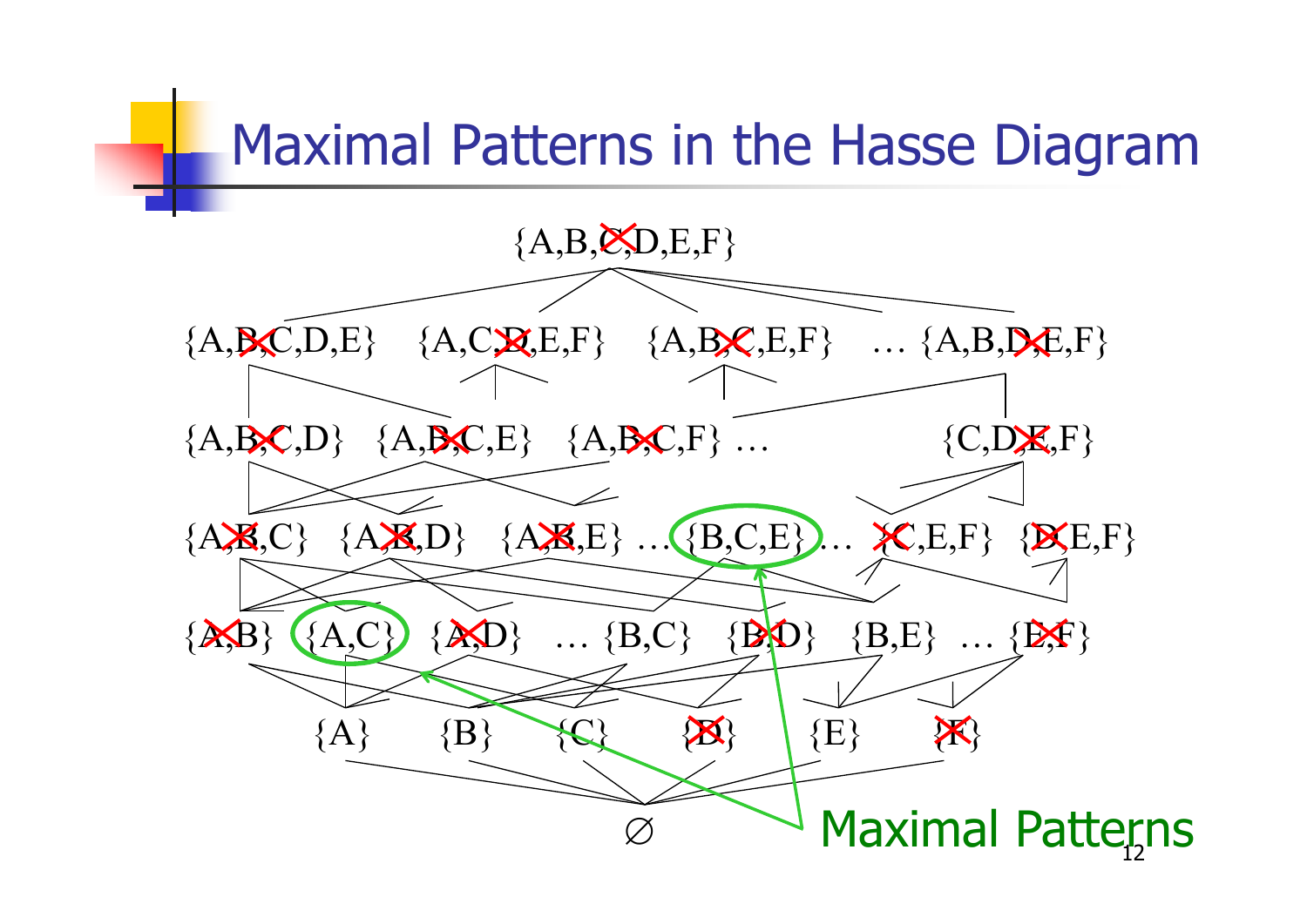

#### **FORMAL CONCEPT ANALYSIS**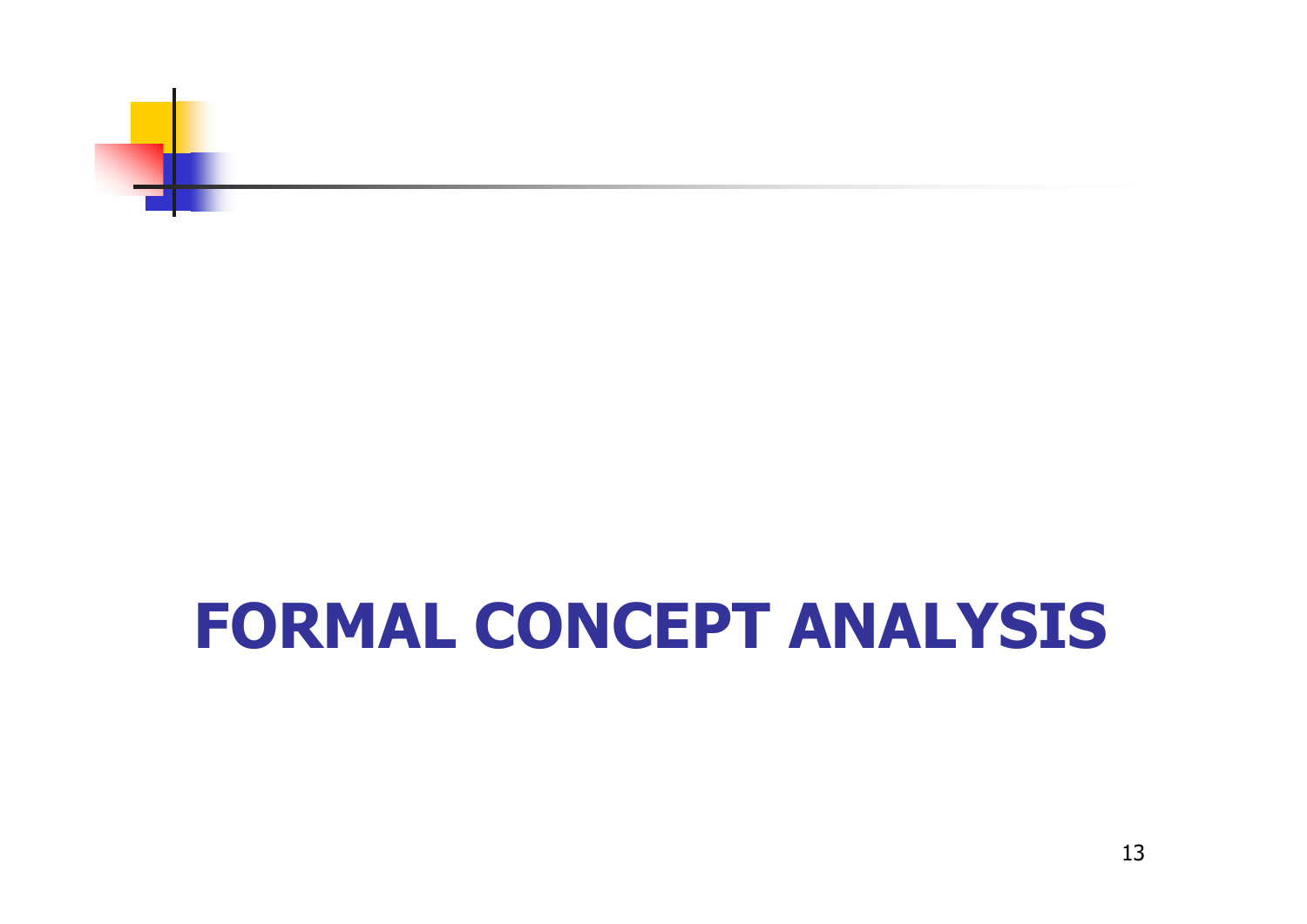# A Simple Example

Set of all items:  $X = \{A, B, C, D, E, F\}$ 

| <b>Transaction ID</b> | <b>Item Sets</b> |
|-----------------------|------------------|
|                       |                  |
| 3256                  | ${A, C, D}$      |
| 3257                  | $\{B, C, E\}$    |
| 3258                  | ${A, B, C, E}$   |
| 3259                  | ${A, B, E, F}$   |
|                       |                  |

**I** "Items A and C might be bought together."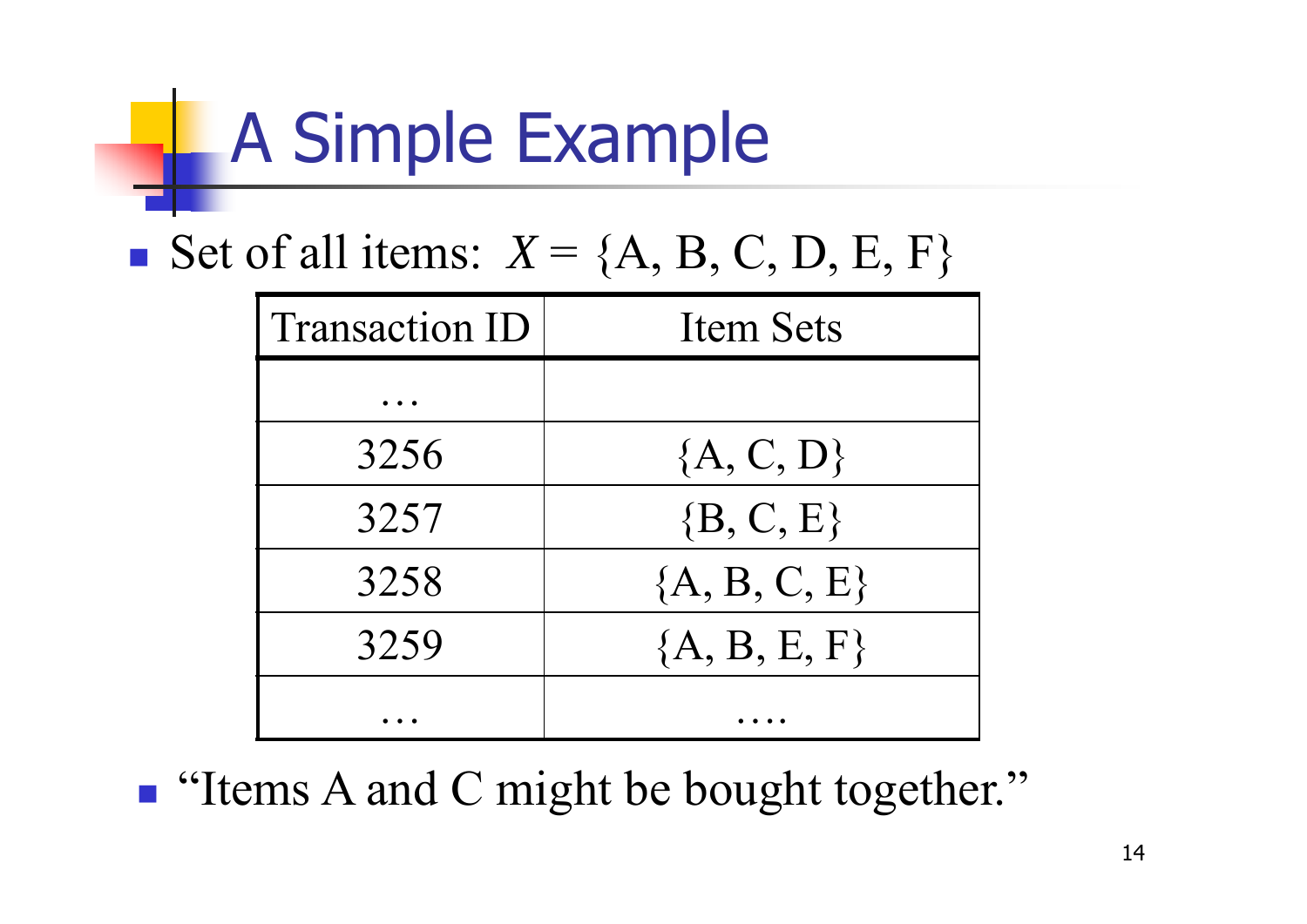## Bit-vector Representation

**Every transaction can be represented as a bit**vector of *n* dimension, where  $n = |X|$ .

| ID                                                                       | B | $\mathcal{C}$ | D                 | E | $\mathbf F$ |
|--------------------------------------------------------------------------|---|---------------|-------------------|---|-------------|
| $\bullet\hspace{0.4mm}\bullet\hspace{0.4mm}\bullet\hspace{0.4mm}\bullet$ |   |               |                   |   |             |
| 3256                                                                     |   |               |                   |   |             |
| 3257                                                                     |   |               | $\left( \right)$  |   |             |
| 3258                                                                     |   |               | $\mathbf{\Omega}$ |   |             |
| 3259                                                                     |   |               |                   |   |             |
| $\bullet\quad \bullet\quad \bullet$                                      |   |               |                   |   |             |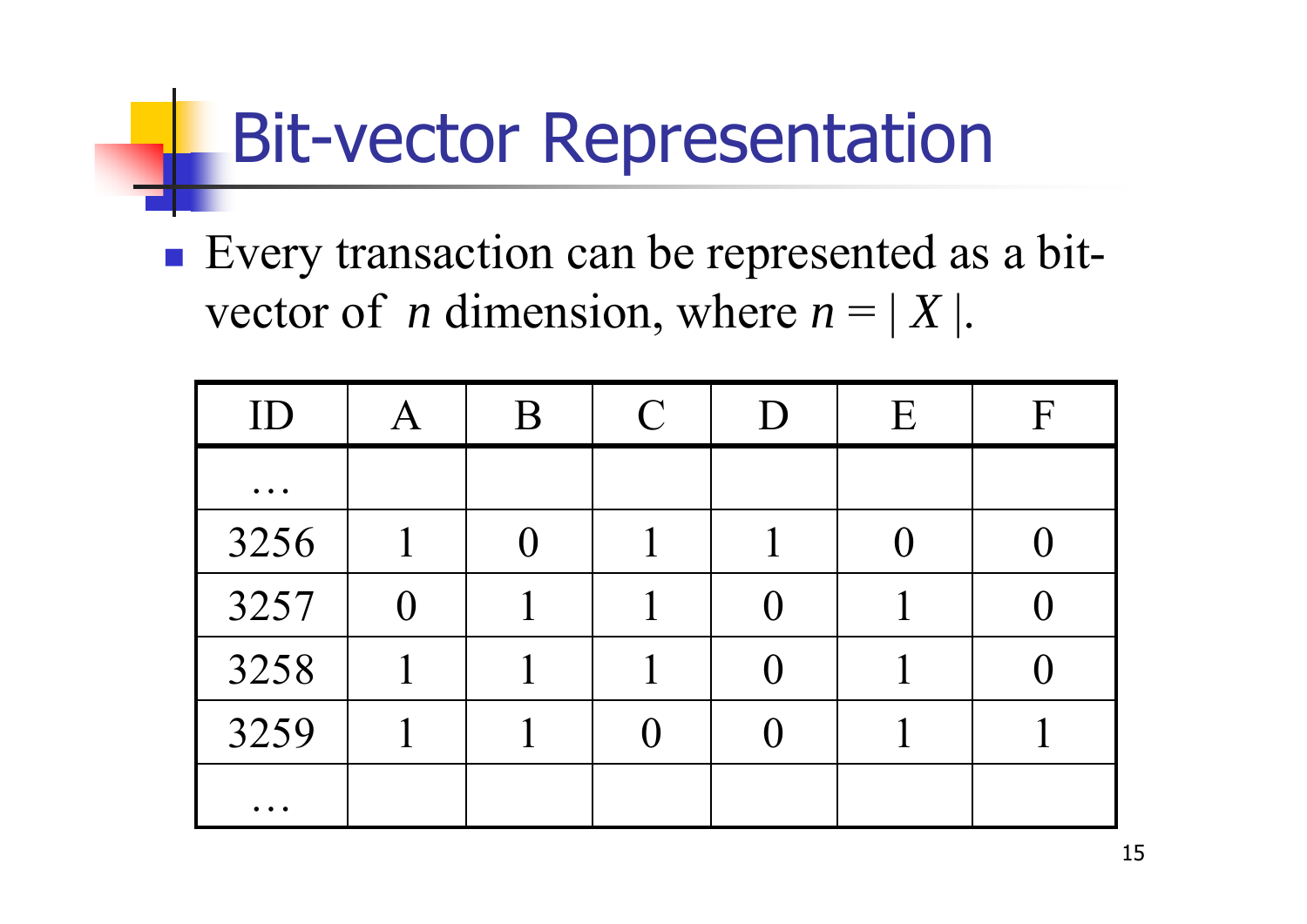# Context Table Representation

Instead of "1", we use  $\bullet$ .

| ID                                                                       | $\bm{A}$       | B  | $\mathcal{C}$ | D | E | F |
|--------------------------------------------------------------------------|----------------|----|---------------|---|---|---|
| $\bullet\hspace{0.4mm}\bullet\hspace{0.4mm}\bullet\hspace{0.4mm}\bullet$ |                |    |               |   |   |   |
| 3256                                                                     | $\blacksquare$ |    | e.            |   |   |   |
| 3257                                                                     |                | J. | e.            |   |   |   |
| 3258                                                                     | Œ              | i  | t,            |   |   |   |
| 3259                                                                     | $\blacksquare$ |    |               |   |   |   |
| $\bullet\hspace{0.4mm}\bullet\hspace{0.4mm}\bullet\hspace{0.4mm}\bullet$ |                |    |               |   |   |   |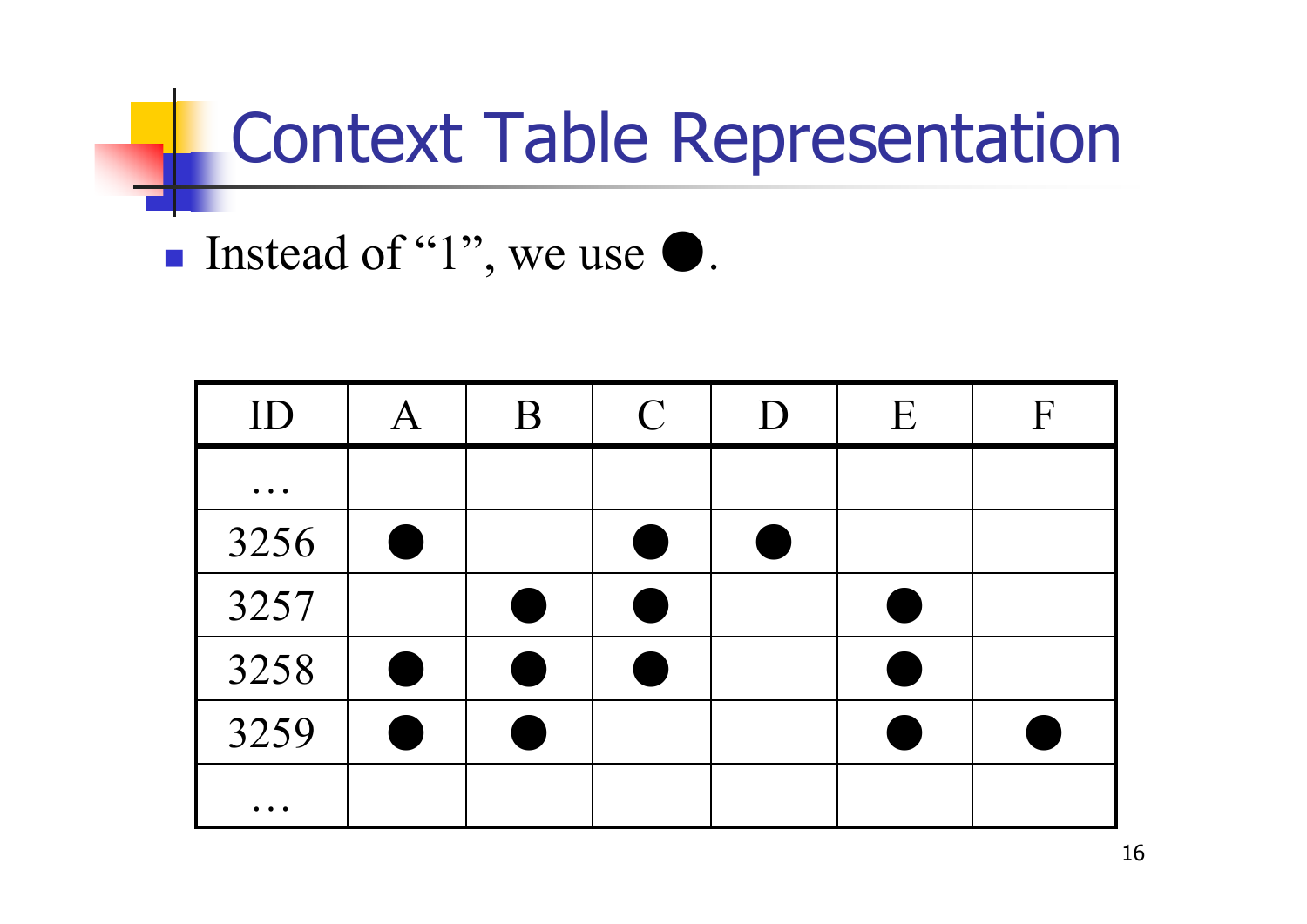#### Formal Concepts

 $\overline{\mathbb{R}^n}$ A formal concept is a maximal rectangular filled with  $\bullet$ , without considering the ordering of law and column.



|                | m <sub>1</sub> | m <sub>2</sub> |          | $m_3$   $m_4$   $m_7$   $m_8$   $m_5$   $m_6$   $m_9$   $m_{10}$   $m_{11}$   $m_{12}$ |  |  |  |
|----------------|----------------|----------------|----------|----------------------------------------------------------------------------------------|--|--|--|
| $g_1$          |                | $\bullet$ 1    |          |                                                                                        |  |  |  |
| $g_2$          | $\bullet$      |                | <b>.</b> |                                                                                        |  |  |  |
| $g_3$          |                |                |          |                                                                                        |  |  |  |
| g <sub>4</sub> |                |                |          |                                                                                        |  |  |  |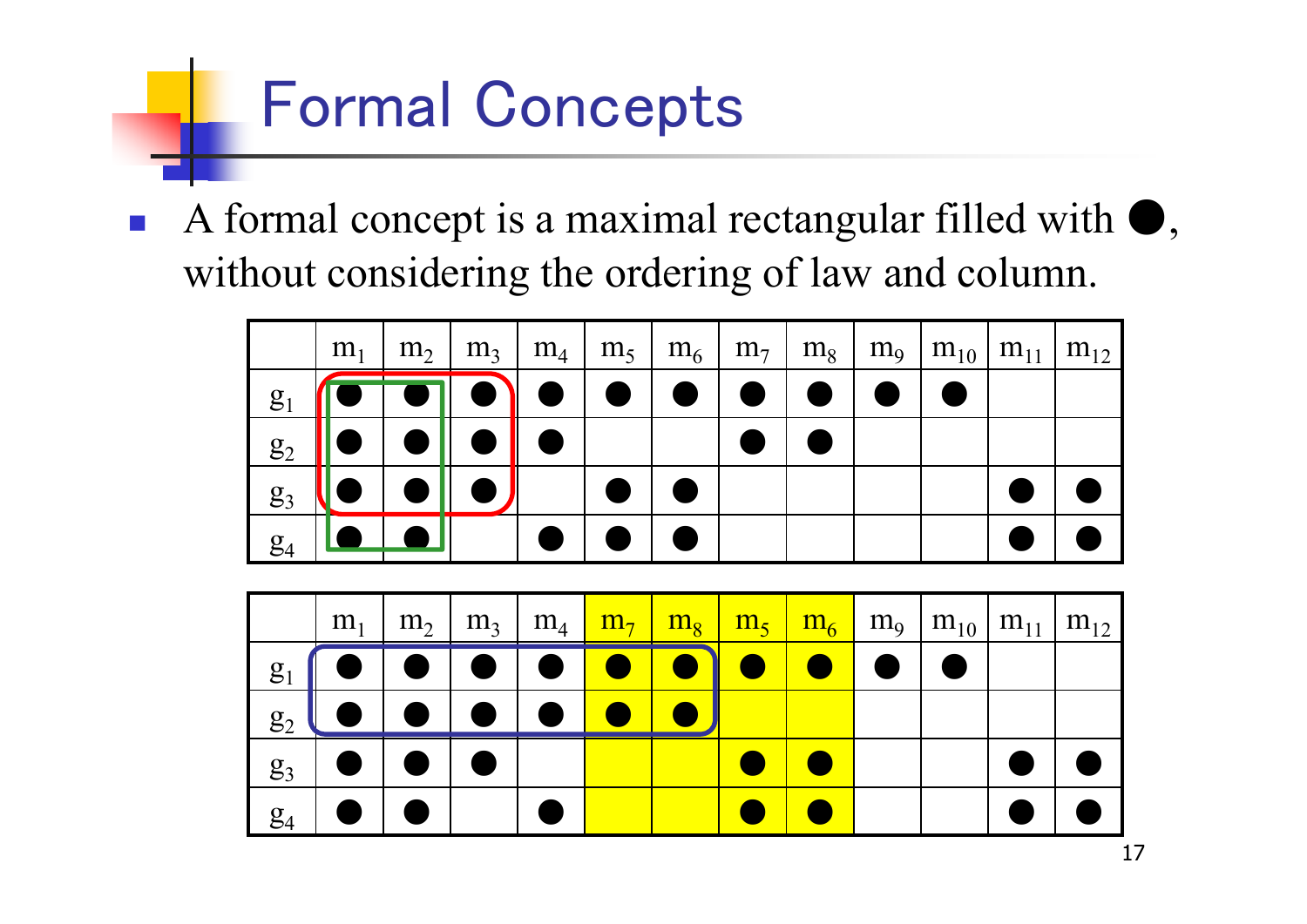# Intuitive Explanation

In the context of item set mining, a formal concept is a pair of a set *A* of transaction and a set *B* of items such that

- every transaction in *A* contains all items in *B*,
- every items in *B* is contained by all transactions in *A*,
- for every item  $i$  which is not in  $B$ , at least one transaction in *A* does not contain *i*, and
- for every transaction  $t$  which is not in  $A$ , at least one item is not contained by *t*.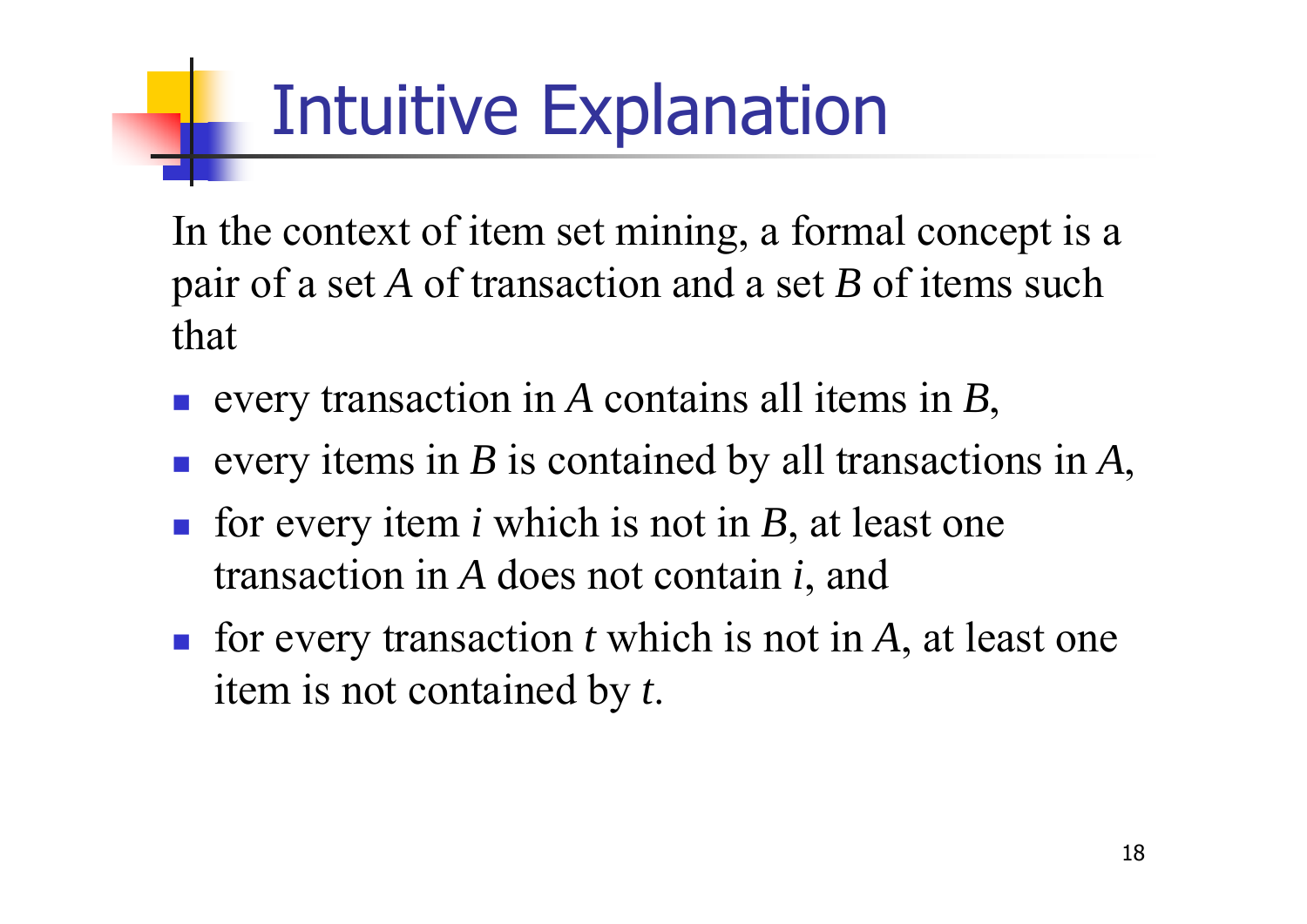#### Mathematical Definition Errors Corrected

- A formal context  $K=(G, M, I)$  consists of two sets  $G$ (objects, *Gegenstand*) and *M* (attributes, *Merkmal*) and a binary relation  $I\subseteq G\times M$ .
- We define two functions  $f: 2^G \rightarrow 2^G$  $^M$  and  $h:2^M \rightarrow 2$ *G*  $f(A) = \{ m \in M \mid (g, m) \in I \text{ for all } g \in A \}$  $h(B) = \{ g \in G \mid (g, m) \in I \text{ for all } m \in B \}$ 
	- The pair  $(f, h)$  is called a Glois connection between  $2^G$  and 2 *M*.
- A formal concept of K is a pair  $C=(A, B)$  with  $A \subseteq G$  and *B M* such that  $f(A)=B$  and  $h(B)=A$ , i.e.

 $h(f(A))=A$  and  $f(h(B))=B$ .

*A* is called the extent of *C* and *B* is called the intent of *C*.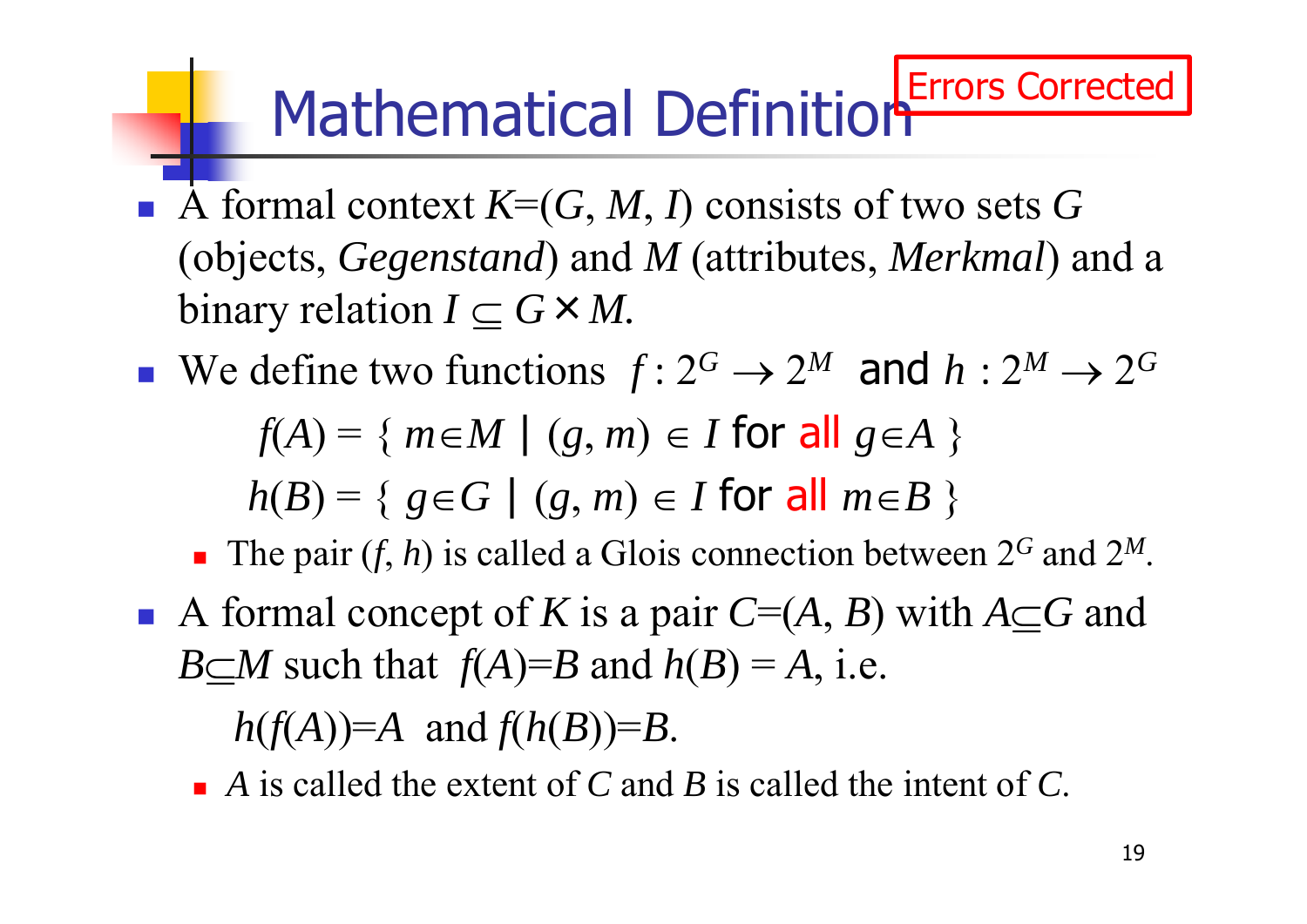### Bipartite Graph Representation

Every context table can be represented as a bipartite graph.

F Every formal concept is a represented as a bipartite clique.

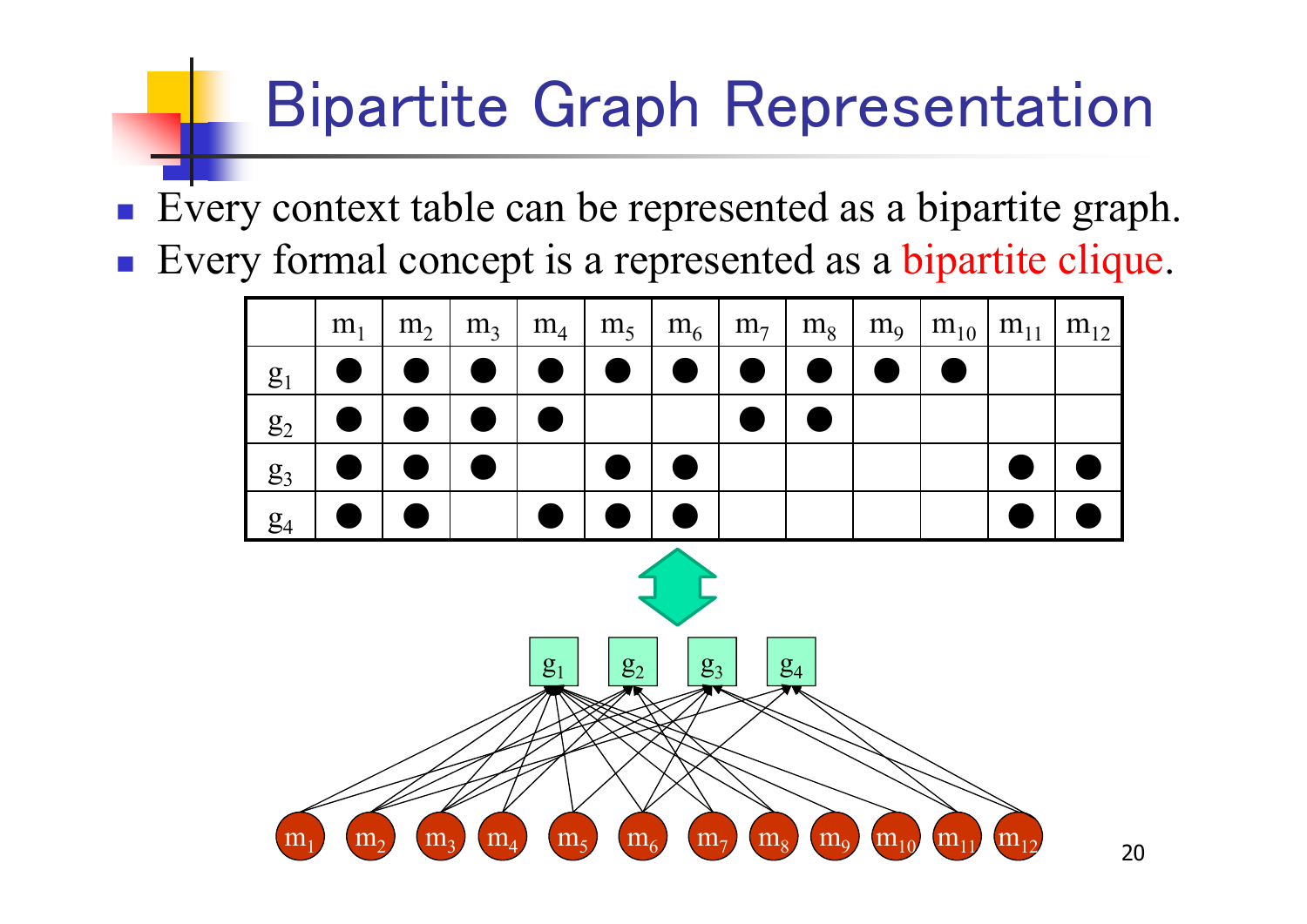#### Some Propositions

For a context  $K=(G, M, I), A, A_1, A_2 \subseteq G$  and  $B, B_1, B_2 \subseteq M$ ,

 $A_1 \subseteq A_2 \Rightarrow f(A_2) \subseteq f(A_1) \quad B_1 \subseteq B_2 \Rightarrow h(B_2) \subseteq h(B_1)$  $A \subseteq h(f(A))$ *B*  $\subseteq$   $f(h(B))$ 

■  $A ⊆ h(B)$   $\Leftrightarrow$   $B ⊆ f(A)$   $\Leftrightarrow$   $A × B ⊆ I$ 

- *h*(*f*( $A_1 \cup A_2$ )) =  $h(f((h(f(A_1)) \cup h(f(A_2))))$
- $f(h(B_1 \cup B_2)) = f(h((f(h(B_1)) \cup f(h(B_2))))$
- $\blacksquare$   $A_1 \subseteq h(f(A_2) \Rightarrow h(f(A_1) = h(f(A_2)))$ and  $h(f(A_1 \cup A) = h(f(A_2 \cup A))$ *B*<sub>1</sub>  $\subseteq$   $f(h(B_2) \Rightarrow f(h(B_1) = f(h(B_2))$ and  $f(h(B_1 \cup B)=f(h(B_2 \cup B))$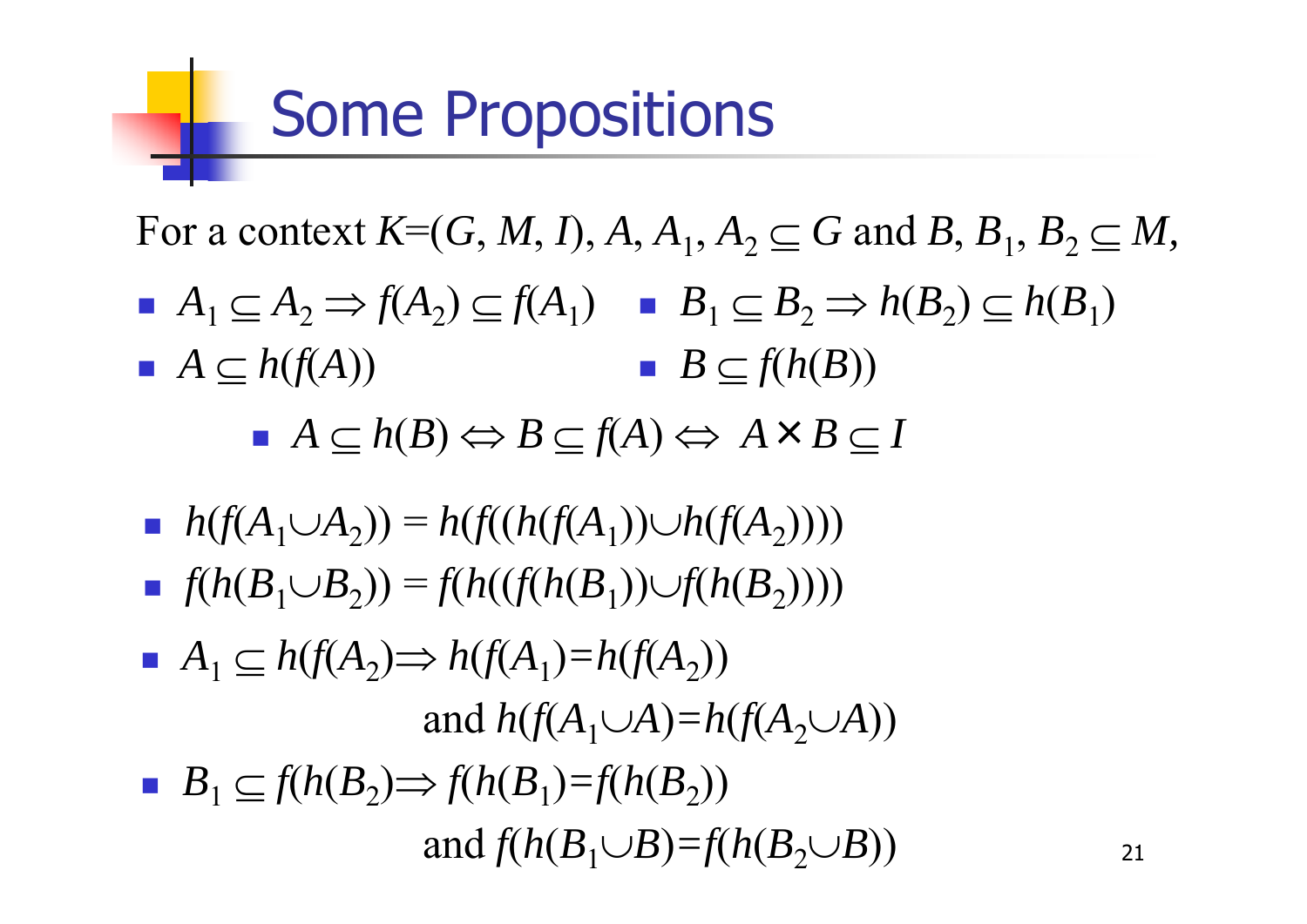

#### For formal concepts  $C_1 = (A_1, B_1)$  and  $C_2 = (A_2, B_2)$ ,  $A_1 \subseteq A_2 \Leftrightarrow B_2 \subseteq B_1$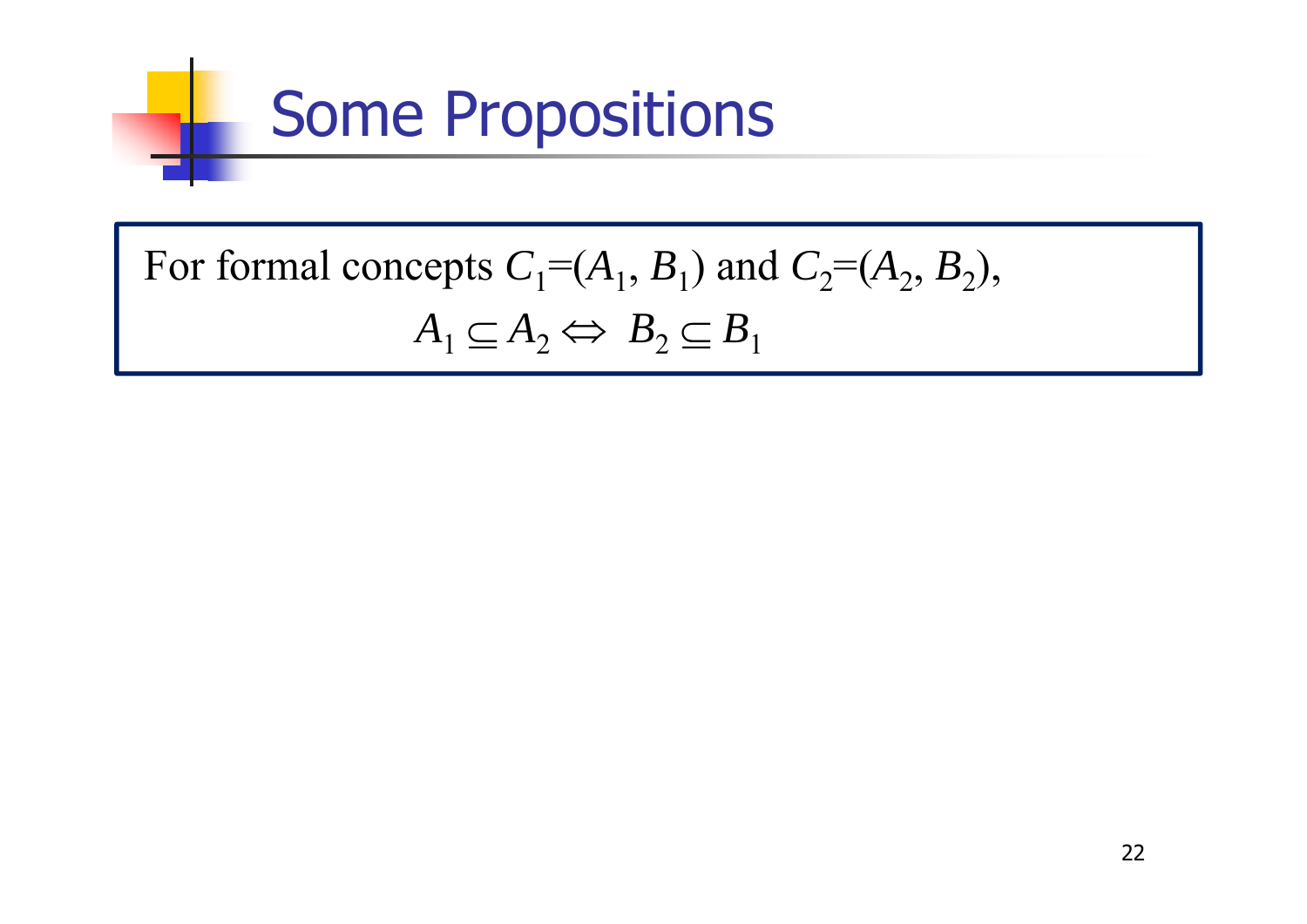# Hasse Diagram of FCs

■ We can draw another Hasse diagram with all of the formal concepts.

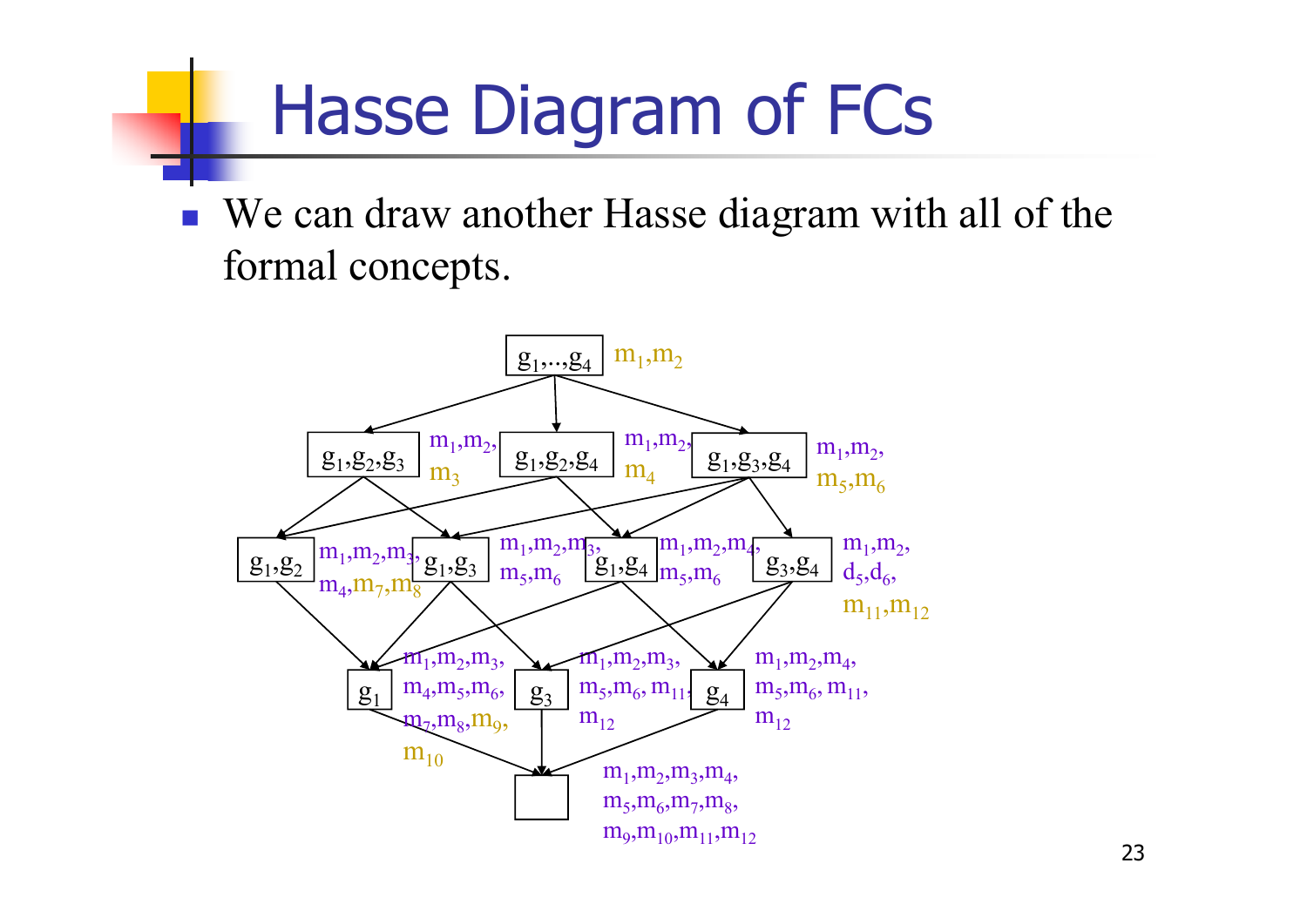

#### **CLOSED PATTERNS**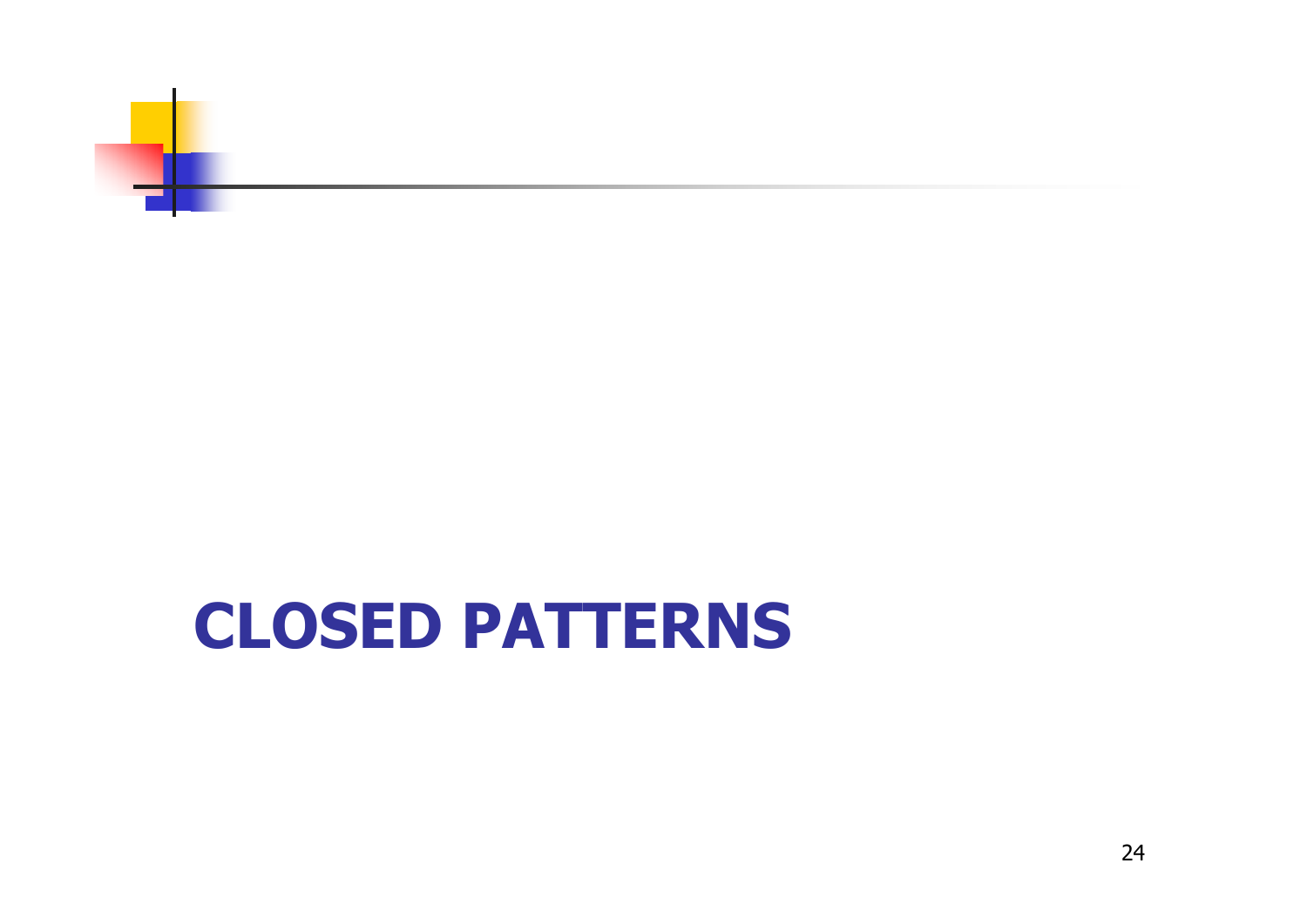## Closed Item Sets [Pasquier et al.]

- For a transaction data, we let G is the set of all transaction id and *M* is the set of all items.
- An pattern *B* is closed iff  $B = f(h(B))$ , i.e,  $(h(B), B)$  is a formal concept.



Frequent closed pattern: *c, ac, be, bce* Frequent but not closed pattern: *a, bc,*  …

■ For a transaction data, we let G is the set of all transaction ids and *M* is the set of all items.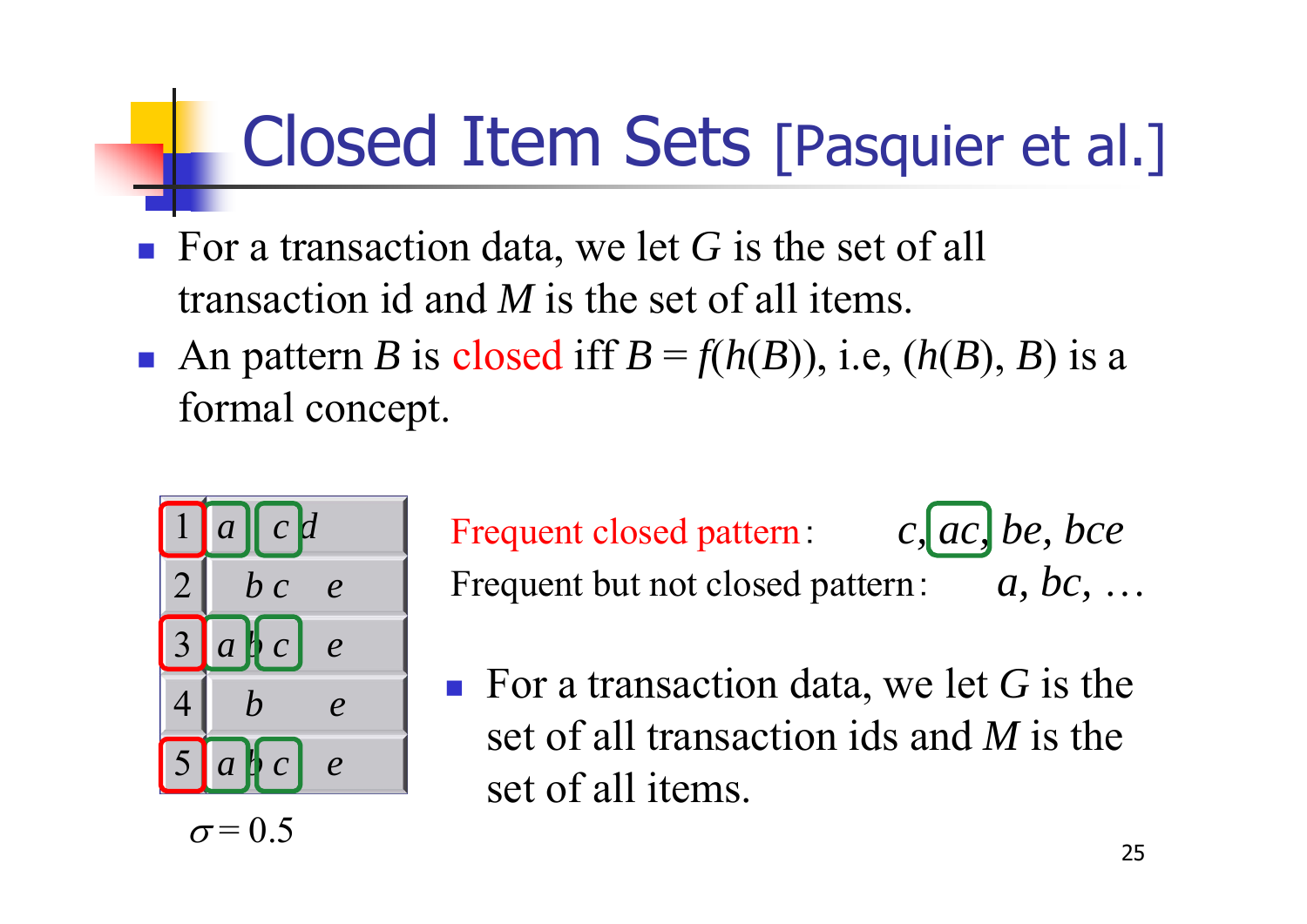

#### Lemmas

Lemma For a context  $K=(G, M, I), A \subset G$  and  $B \subset M$ 

- $h(f(A)) = \bigcap_{g \in G} \{f(\{g\}) \mid A \subseteq f(\{g\})\}$
- $f(h(B)) = \cap_{m \in M} \{h(\{m\}) \mid B \subseteq f(\{m\})\}$

Corollary For closed patterns  $B_2$ , if  $B_2 \subseteq B_1$  and  $B_2 \neq B_1$ , then  $supp(B_2)$  >  $supp(B_1)$ . Corollary For two closed patterns  $B_1$  and  $B_2$ , if  $B_2 \subseteq B_1$  and  $B_2 \neq B_1$ , then supp $(B_2)$  > supp $(B_1)$ .

Lemma [Pasquier et al.] Every pattern  $B_1$  of supp $(B_1) = \sigma$ can be derived from some closed pattern  $B_2$  of supp $(B_2)$ =  $\sigma$ .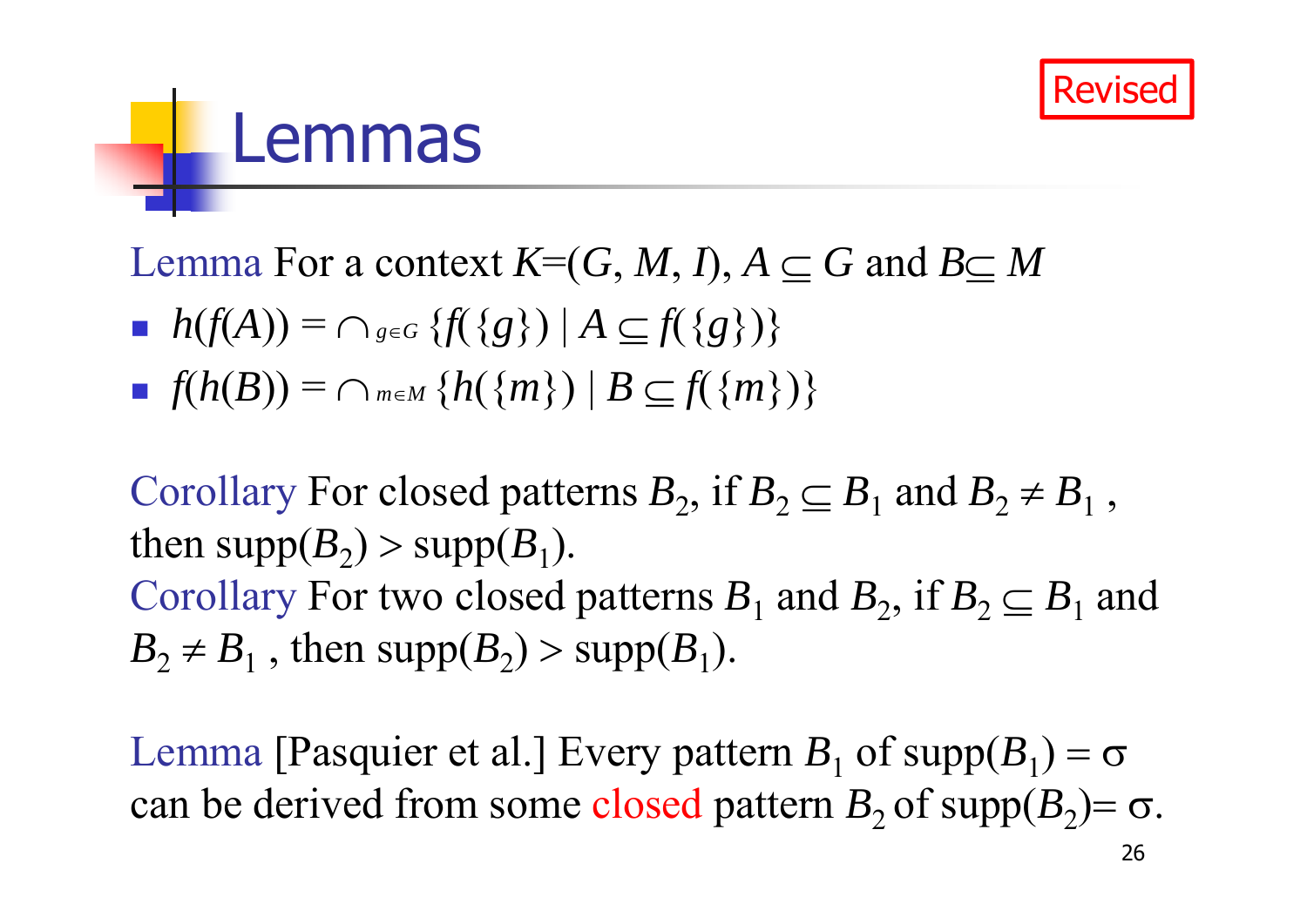



Proposition Every maximally frequent closed pattern is a frequent closed pattern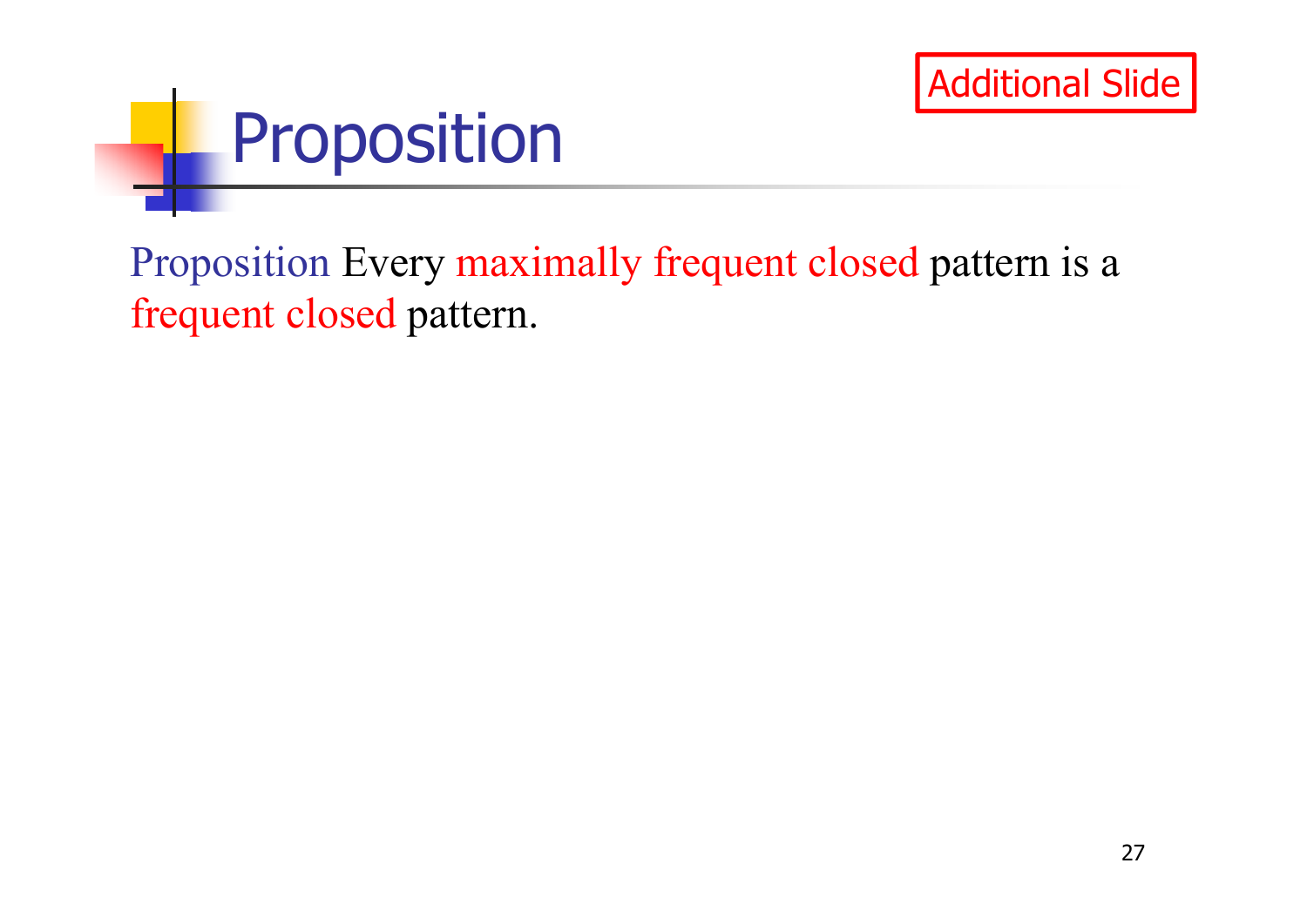## An Example of Run(1)

| ID             | A | B        | $\mathbf C$ | D                   | E        | $\mathbf{F}$ |
|----------------|---|----------|-------------|---------------------|----------|--------------|
|                |   | $\Omega$ |             |                     | $\Omega$ | ( )          |
| $\overline{2}$ | 0 |          |             | 0                   |          | ( )          |
| $\mathbf{R}$   |   |          |             | $\left( \, \right)$ |          |              |
|                |   |          | ( )         | ( )                 |          |              |

$$
\sigma\!=\!0.5
$$

 $C_1$  = {{A}, {B}, ..., {F}}  $L_1$  = {{A},{B},{C},{E}}  $C_2$  = {{A, B}, {A, C},  ${A, E}, {B, C},$  ${B, E}, {C, E}$ 

 $L_2 = \{ \{A, B\}, \{A, C\},\$  ${A, E}, {B, C},$  ${B, E}, {C, E}$  $C_3$  = {{A,B,C}, {A,B,E}  ${B, C, E}$  $L_3$  = {{A,B,E},{B,C,E}}}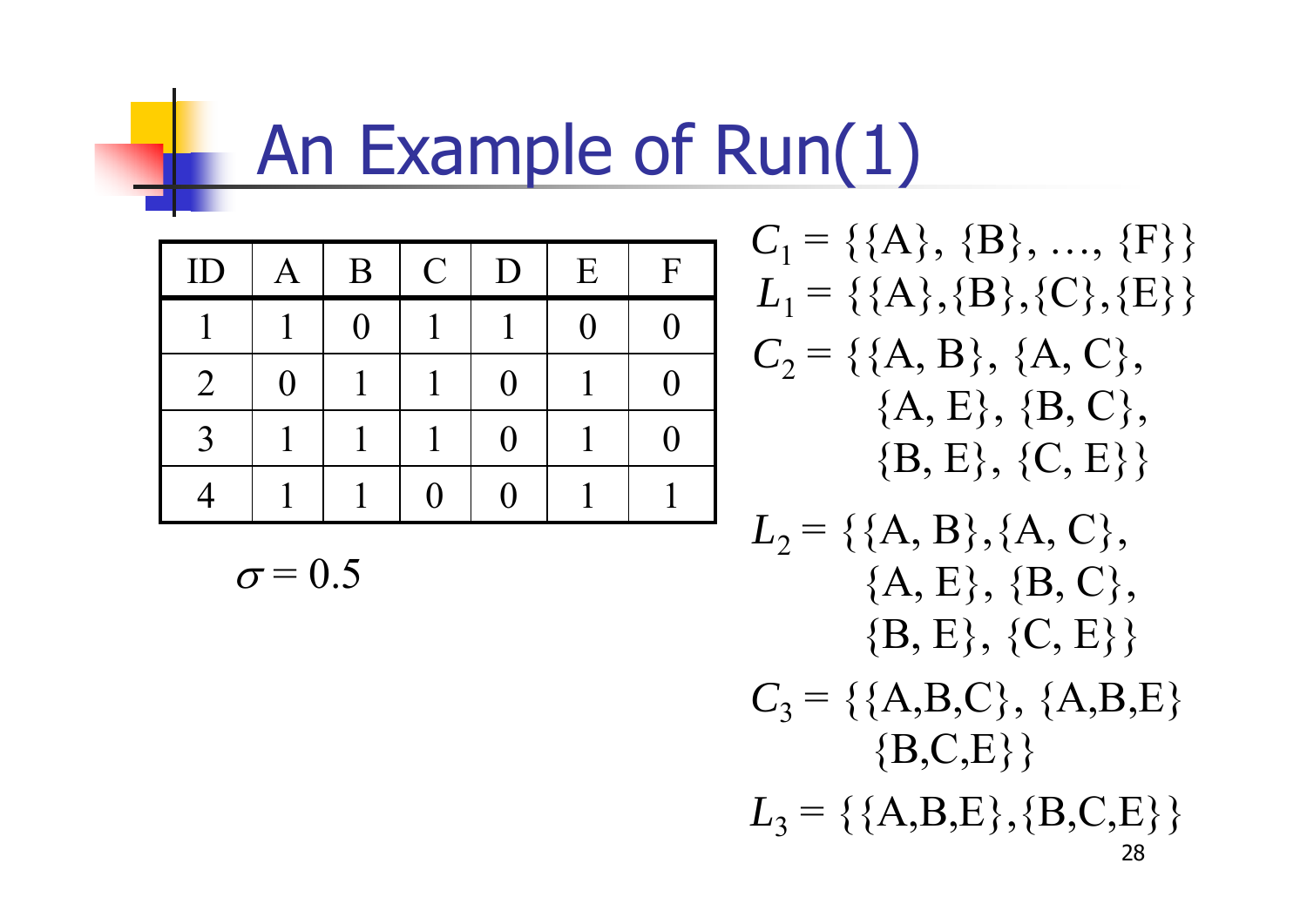

#### Maximal Patterns in the Hasse Diagram

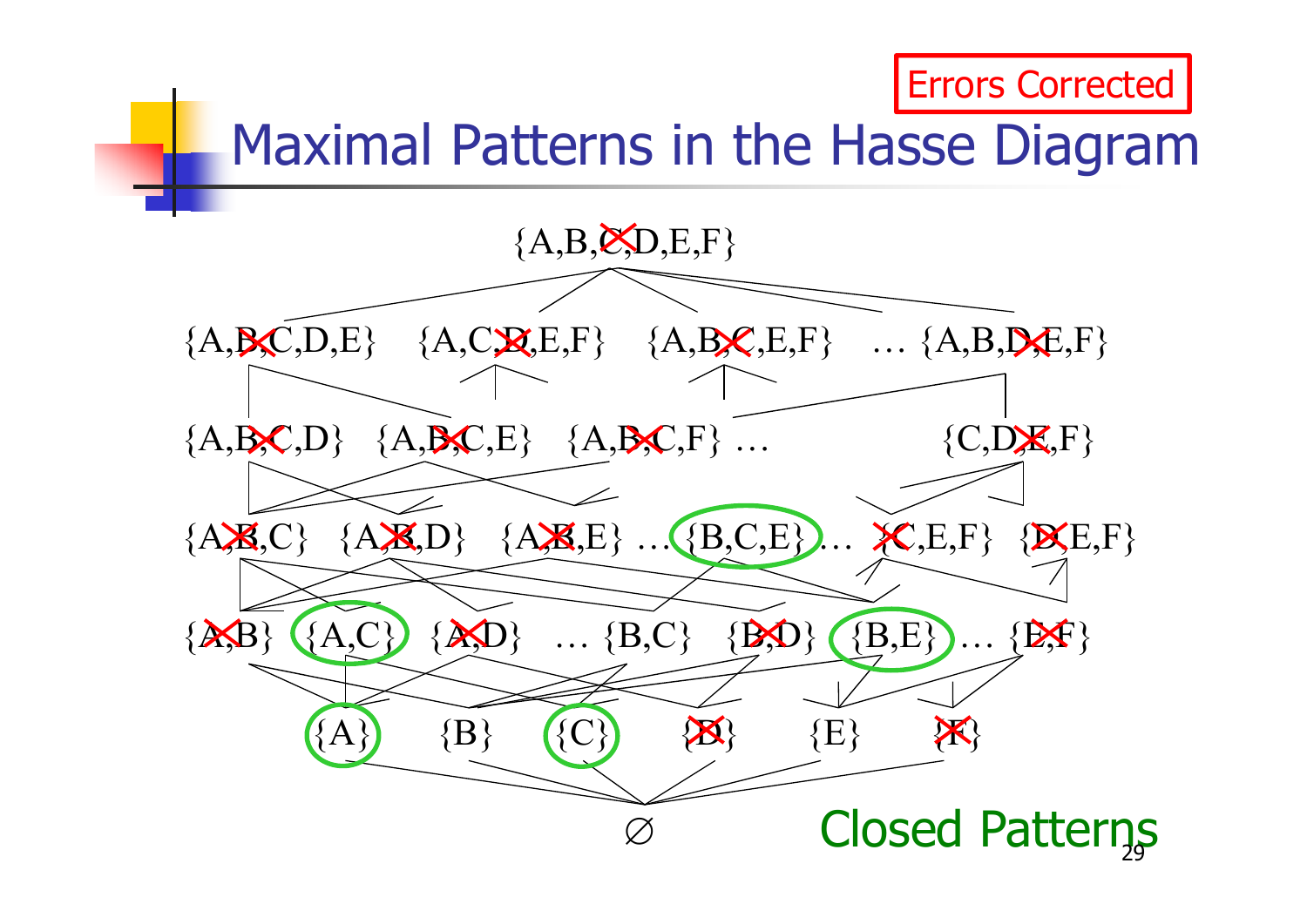#### Frequent Closed ItemSets  $ID \mid A \mid B \mid C \mid D \mid E \mid F$ 1 $1 \mid \bullet \mid \bullet \mid \bullet \mid \bullet$ 2 $2$  | (e) e | e 33 || ● || ● || ● || || ● 4 ●● ● ●  $\sigma = 0.5$  $ID \mid A \mid B \mid C \mid D \mid E \mid F$ 11 | ● | | | | ● || ● 22 | |●|●| |● 33 |● |● | ● | | ● 4 ●● ● ●  $ID \mid A \mid B \mid C \mid D \mid E \mid F$ 1 $1$  (0  $\bullet$  )  $\bullet$ 2 ●● ● 33 **0 0 0 1 0** 44 | ● | ● | | | ● *|* ● Revised Additional Slide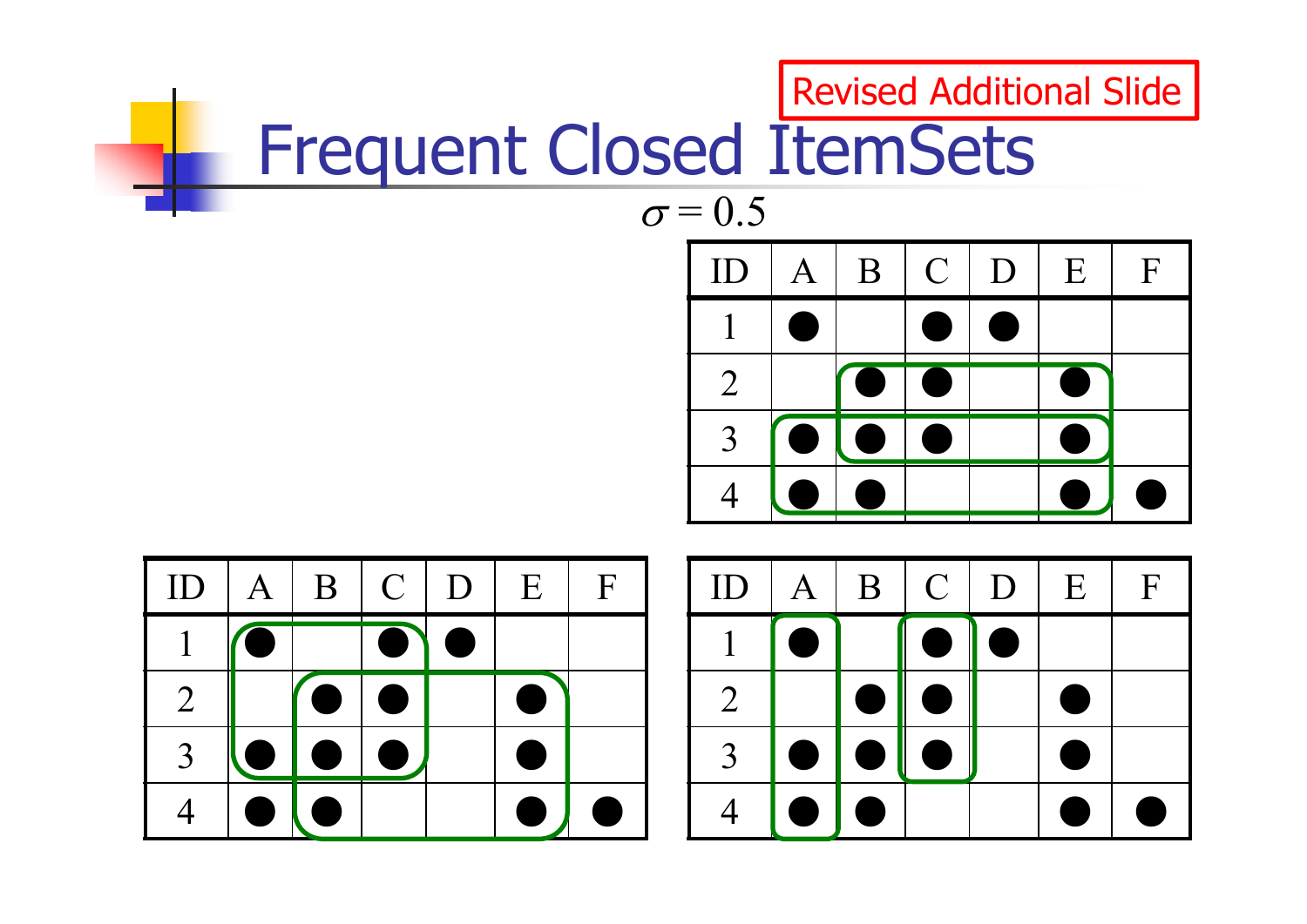**Revised Additional Slide** 

#### Frequent Closed ItemSets

| ID             | $\bm{A}$ | B              | $\mathsf{C}$   | D | E | F |
|----------------|----------|----------------|----------------|---|---|---|
|                | i        |                | e.             |   |   |   |
| $\overline{2}$ |          |                |                |   |   |   |
| $\mathbf{R}$   | a.       | $\blacksquare$ | $\blacksquare$ |   |   |   |
|                |          |                |                |   |   |   |